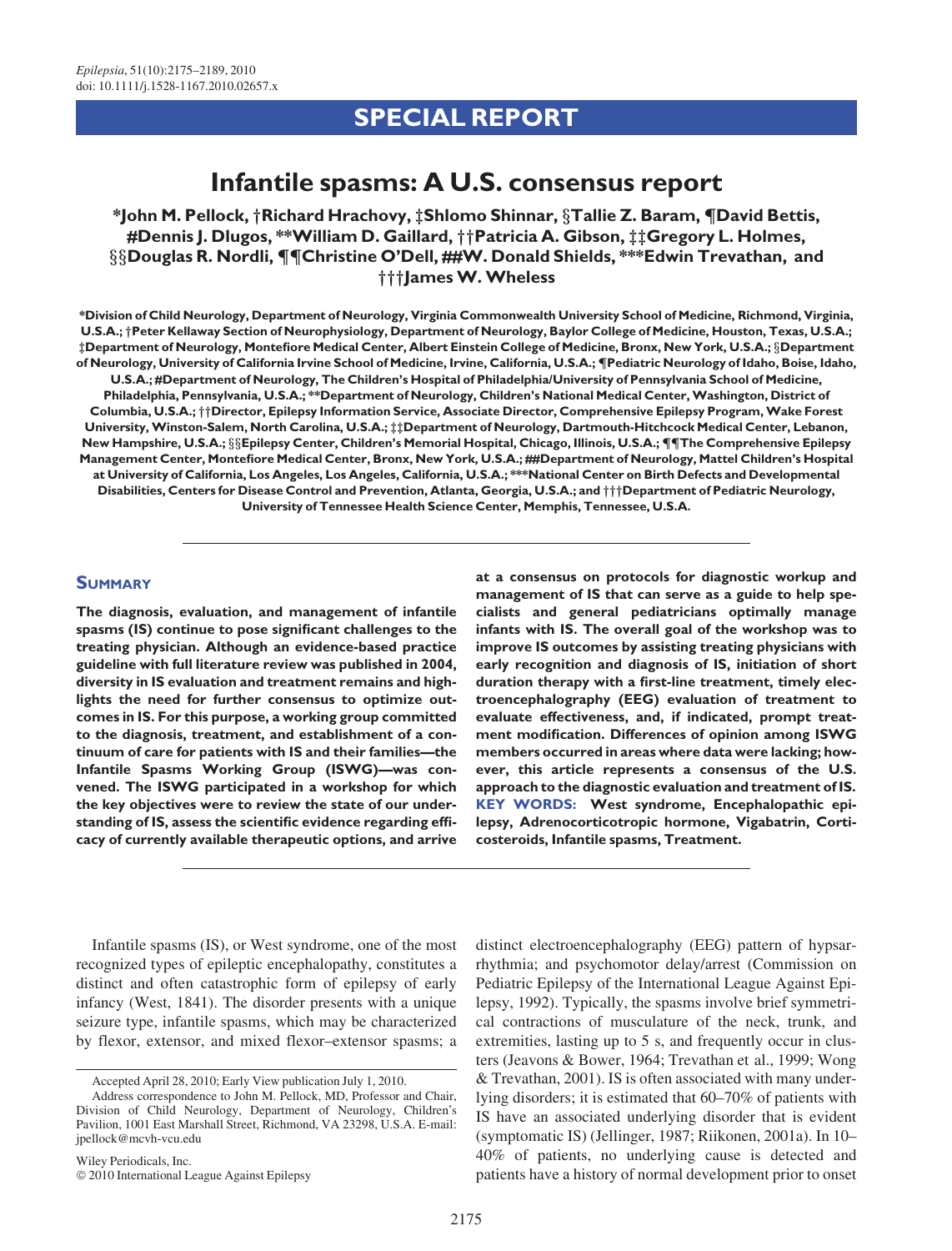(cryptogenic IS). In general, this subset of patients may have a better prognosis.

Although IS was first described more than 160 years ago (West, 1841), its diagnosis, evaluation, and management continue to pose many challenges to the treating physician. The spasms almost always resolve over time, but they are often replaced by other types of refractory seizures. Developmental outcome is poor in a majority of patients with IS, and a majority of children with IS have mental retardation (MR). In one population-based survey, 80% of 10-year-old children with a diagnosis of IS had some form of MR (Trevathan et al., 1999). In this report, 40% of IS patients had cerebral palsy, 94% had active epilepsy at age 10 years, 50% progressed to Lennox–Gastaut syndrome before age 11, and 15% of patients died before age 11 years. In most other series, the rate of progression to Lennox-Gastaut is in the 15–20% range (Hrachovy & Frost, 2003). IS is also associated with a poor neuropsychiatric outcome, in particular the development of autistic spectrum disorders (ASD) in some symptomatic IS patients (Riikonen & Amnell, 1981; Saemundsen et al., 2007). How frequently these patients go on to develop ASD is an area of great interest, particularly with the increased recognition of autism and the focus on the comorbidities of epilepsy syndromes. Most believe that early diagnosis and prompt institution of effective therapy may positively impact outcome, particularly in patients with cryptogenic IS (Darke et al., 2006; Kivity et al., 2004; Riikonen, 1982). Although effective therapeutic options for IS are limited, there is growing agreement among pediatric neurologists regarding selection of therapeutic agents, timing, dosage, and duration of therapy (Wheless et al., 2005, 2007). Robust longitudinal comparative clinical data from well-designed and sufficiently powered prospective clinical trials are needed to build consensus (Mackay et al., 2004).

Recently, a working group committed to the diagnosis, treatment, and establishment of a continuum of care for patients with IS and their families—the Infantile Spasms Working Group (ISWG)—participated in a 2-day workshop. The ISWG included pediatric neurologists with expertise in IS, representatives from federal research agencies, and not-for-profit organizations involved in supporting scientific research and providing resources to families and patients with IS. There were three key goals of the workshop. The first was to review the current state of IS. The second objective was to assess the scientific evidence regarding efficacy of currently available therapeutic options. Currently, adrenocorticotropic hormone (ACTH) and vigabatrin (VGB; approved for use in the United States in August 2009) are first-line therapies available in the United States (Mackay et al., 2004); however, these agents are not effective in all cases and there is an urgent need for the development of additional therapeutic options for IS. The third objective was to arrive at a consensus on protocols for diagnostic workup and management of IS that can serve as a guide to help specialists and general pediatricians optimally manage children with IS. Following the workshop, with continued vigorous discussion among all authors, this article was developed to provide an overview of IS and recommend agreed-upon practices for diagnostic evaluation, selection, and implementation of therapy; assessment of treatment efficacy; and follow-up.

## Epidemiology and Etiology of IS

The incidence of IS ranges from 2 to 3.5 per 10,000 live births. Most cases present at peak age of onset between 3 and 7 months, with 90% of patients presenting in the first year; onset after 18 months is rare, although onset up to 4 years of age has been reported (Ludvigsson et al., 1994; Riikonen, 2001a; Trevathan et al., 1999). IS occurs in children from all ethnic groups, and boys are affected slightly more often than girls (ratio 60:40) (Ludvigsson et al., 1994; Riikonen, 2001a; Trevathan et al., 1999). One study reported the lifetime prevalence of IS at 10 years of age as 1.5 to 2 per 10,000 children (Trevathan et al., 1999). Those with IS have an increased risk of mortality due to underlying disease etiology and comorbid conditions; therefore, a lower prevalence rate compared to incidence may be a result of high mortality.

IS can be classified by two etiologies: symptomatic and cryptogenic. Patients with symptomatic IS have a clearly defined underlying cause and/or significant developmental delay prior to onset of spasms. In cryptogenic IS, no underlying cause is identified and normal development is present prior to the onset of spasms (Wong & Trevathan, 2001). The percentage of symptomatic IS cases has increased due to improved diagnostic techniques such as metabolic and genetic testing and neuroimaging. Causes of IS may be prenatal, perinatal, or postnatal. Approximately 50% of cases have a prenatal cause, which includes central nervous system malformations, intrauterine insults, neurocutaneous syndromes such as tuberous sclerosis complex (TSC), metabolic disorders, and genetic syndromes such as Down's syndrome. TSC is an important cause of symptomatic IS (Webb et al., 1996), and the specific mutation appears to influence the risk of IS in TSC (Jansen et al., 2008). Development of IS in children with TSC is closely associated with the development of ASD in later years (Saemundsen et al., 2007, 2008), and 75–80% of individuals with TSC may develop epilepsy. Perinatal causes of IS include hypoxic–ischemic encephalopathy. Postnatal causes include trauma, infection, and tumors. Outcomes may be more favorable in cryptogenic IS than in symptomatic varieties of IS (Ludvigsson et al., 1994), and are mostly dependent on IS etiology. Spasms usually cease by age 3–5 years, but seizures are reported in 60% of IS patients even after cessation of spasms (Riikonen, 1982). Prognosis is better in patients with cryptogenic IS who are treated early (Singer et al., 1980; Riikonen, 1982; Sher & Sheikh, 1993; Kivity et al., 2004).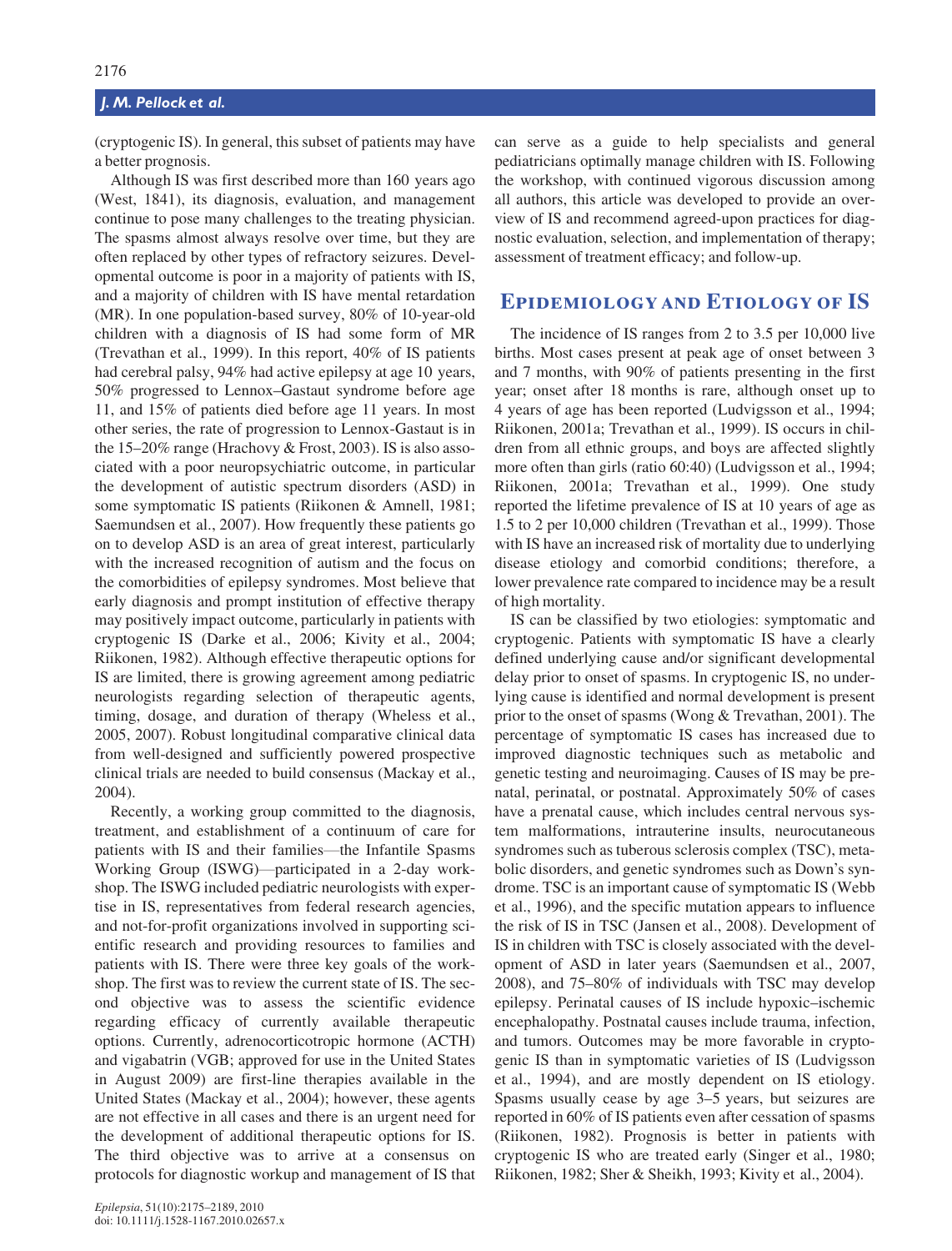# PATHOPHYSIOLOGY OF IS

Little is known about the pathophysiology of IS, and the apparent causes of IS in individual children are extremely variable (Jeavons & Bower, 1964). This has led to the consideration that there might be a common mechanism by which all of the different etiologies of IS might converge to lead to these seizures (Baram, 1993). The hypotheses have varied from considerations of immune activation within the brain (Haginoya et al., 2009; Mota et al., 1984) to the possibility that all of the diverse neurologic problems associated with IS might be stressful to the developing brain, activating proconvulsant stress mechanisms (Brunson et al., 2001). Human studies provide some support for these hypotheses (Baram et al., 1992b), but animal models are required to further the understanding of the pathophysiology of IS, to study pathogenic mechanisms, and to develop and test new treatments (Baram, 1993, 2007; Scantlebury et al., 2007; Stafstrom, 2009). Due to its multiple etiologies, there are challenges in the development of a model for IS (Baram, 2007). The great number of etiologies in symptomatic IS suggests that there may be common pathways involved (Baram, 1993; Hrachovy & Frost, 2008). Ideally, the model would closely mimic the disease in humans and would be characterized by onset during early development, occurrence of spasms and their relationship to the sleep–wake cycle, presence of hypsarrhythmia, poor response to conventional antiepileptic drugs (AEDs), cognitive deficits, and, possibly, response to therapeutic agents that are effective in humans (see Table 1).

Current IS models either focus on a specific cause of IS, such as the loss of interneurons (aristaless-related homeobox [ARX] mouse) (Marsh et al., 2009), or propose a final common pathway underlying all causes of IS. When considering common mechanisms or pathways in IS models, there are two potential mechanisms proposed in the pathogenesis of IS—increased excitability and loss of inhibition. The stress/corticotropin-releasing hormone (CRH) hypothesis proposes that the common mechanism in all of the etiologies

| Table 1. Animal models for infantile spasms |         |             |                  |            |         |  |  |  |
|---------------------------------------------|---------|-------------|------------------|------------|---------|--|--|--|
|                                             | Model   |             |                  |            |         |  |  |  |
| Features                                    | $TTX^a$ | $NMDA/GC^b$ | CRH <sup>c</sup> | Triple hit | $ARX^d$ |  |  |  |
| Onset during early<br>development           | Yes     | Yes         | Yes              | Yes        | Yes     |  |  |  |
| Biologic relevance                          |         | Yes         | Yes              | ,          | Yes     |  |  |  |
| Spasms                                      | Yes     | Yes         | No               | Yes        | No      |  |  |  |
| Spontaneous spasms                          | Yes     | No          | No               | No         | No      |  |  |  |
| Hypsarrhythmia                              | Yes     | No          | No               |            | No      |  |  |  |
| Cognitive deficits                          |         |             | Yes              |            | Yes     |  |  |  |

 $^a$ Tetrodotoxin;  $^b$ N-methyl-D-aspartic acid/glucocorticoid;  $^c$ Corticotropinreleasing hormone; <sup>d</sup>Aristaless-related homeobox.

Table courtesy of Tallie Baram, MD, PhD. Effects of hormonal therapy, vigabatrin, or other AEDs in these models are not yet well elucidated.

of IS causes an increase in the release of stress-activated mediators in the brain, especially the neuropeptide CRH in limbic and brainstem regions in patients with IS (Baram, 2007). CRH causes seizures in developing rodents (Baram et al., 1992a; Baram & Schultz, 1995). ACTH suppresses the synthesis of CRH, which might be a mechanism for the efficacy of this stress hormone in IS (Brunson et al., 2001; Baram, 2007). The N-methyl-D-aspartic acid (NMDA) and stress hormones model is an additional model related to the pathway of stress-induced excitability (Velisek et al., 2007). Another animal model is the tetrodotoxin (TTX) model (Lee et al., 2008), which is compatible with the developmental desynchronization hypothesis of IS (Frost & Hrachovy, 2005). Models related to the loss of inhibition common pathway include the ARX-reduced  $\gamma$ -aminobutyric acid (GABA)ergic inhibitory interneurons model currently under development, the triple hit model (Scantlebury et al., 2007), the TTX model, and the Ts65D mouse model (Cortez et al., 2009).

# PATIENT EVALUATION AND Diagnostic Workup

The IS clinical evaluation begins with the history and physical examination of the patient (Hrachovy & Frost, 2003; Shields, 2006). Parental or physician observation of spasms (ictal phenomena) characterized by symmetric or asymmetric (rare) clusters of flexor, extensor, or mixed axial jerks directs the clinical evaluation toward IS (Kellaway et al., 1979; King et al., 1985; Hrachovy & Frost, 1989). The semiology of IS may vary significantly depending on the muscle groups involved, the intensity of the contraction, and position of the patient during the attack—whether supine or sitting. A clinical spasm is represented by three different ictal EEG patterns: a positive-vertex slow wave of medium to high amplitude; a spindle-like activity of medium amplitude; and diffuse flattening (decremental activity) (Fusco & Vigevano, 1993) (see Figs. 1 and 2). Spasms are variable in frequency; may be brief, sudden, and as subtle as a head nod; and may be easily missed (Hrachovy & Frost, 2003; Lux & Osborne, 2004). Parents substantially underestimate the number of spasms that their children are experiencing. In some cases the events are subtle and may not even be recognized. In those settings a home video of the events may prompt recognition and referral for the appropriate diagnostic workup and therapeutic intervention.

In most cases, there is an initial phasic component lasting less than 1–2 s, followed by a less intense, but generally more sustained tonic contraction, which could last up to 10 s. However, in some infants, the tonic phase may be absent and only the initial phasic component is seen. The number of spasms varies from as few as 2 to more than 100, and the duration of a cluster may vary from less than 1 min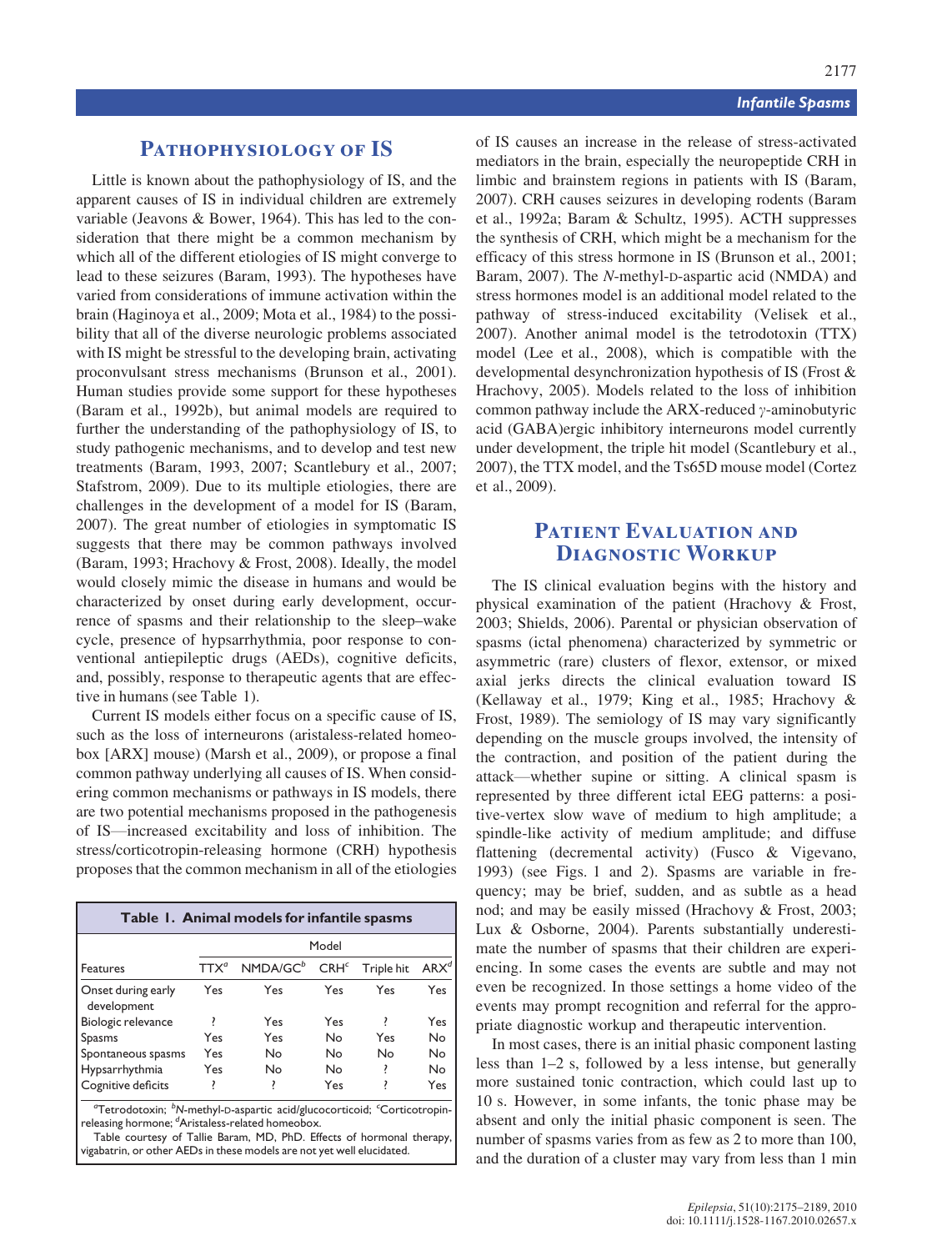

to more than 10 min. Coupling of different seizure types may occur—a focal electrographic seizure discharge may precede a spasm or cluster of spasms or follow a spasm and, in some cases, the focal electrographic seizure discharge may occur during a cluster (Plouin et al., 1993; Hrachovy et al., 1994a). Parents may notice a change in behavior that precedes the cluster and appears to announce the onset of the cluster.

In addition to clinical spasms, the defining features of IS include hypsarrhythmia and developmental regression. Interictal EEGs of IS are characterized by hypsarrhythmia with chaotic, nonrhythmic, asynchronous, disorganized, highvoltage spike and slow-wave activity (Wong & Trevathan, 2001; Lux & Osborne, 2004) (see Fig. 1). Classic hypsarrhythmia is described as random, high-voltage, slow waves and spikes in all cortical areas that vary from moment to moment in duration and location, and occasionally the spike discharge may become generalized. Variations in the classic hypsarrhythmia pattern include increased interhemispheric synchronization, asymmetry, a consistent focus of abnormal discharge, episodes of attenuation (local, regional, or general), high-voltage bilaterally asynchronous slow activity, excessive rapidity, excessive slowing, fragmentation, and increased periodicity (Hrachovy et al., 1984; Lux & Osborne, 2004). The hypsarrhythmic pattern is most frequent during non–rapid eye movement (REM) sleep, followed by waking and arousal, and it does not occur or is greatly reduced during REM sleep (Hrachovy et al., 1984;

Epilepsia, 51(10):2175–2189, 2010 doi: 10.1111/j.1528-1167.2010.02657.x

Watanabe et al., 1993). However, patients with hypsarrhythmia often have very reduced non-REM sleep, which can, therefore, be difficult to recognize (Hrachovy et al., 1984). A full EEG evaluation will not only capture a full sleep–wake cycle but will also capture an ictal event (Hrachovy & Frost, 2003).

Evaluating the EEG is critical for the diagnosis of IS and for patient management (Drury et al., 1995; Haga et al., 1995; Hrachovy & Frost, 2003; Lux & Osborne, 2004). It is recommended that an EEG evaluation be conducted as soon as possible following the identification of spasms. Following EEG documentation of hypsarrhythmia or its variants, diagnostic procedures to determine IS etiology, including magnetic resonance imaging (MRI), are performed and treatment should be initiated. The recommended approach to EEG evaluation is an overnight inpatient 24-h video-EEG (Lux & Osborne, 2004), which may help to capture clinical events and document EEG while patient is awake and during all stages of sleep. If hypsarrhythmia does not occur, the EEG should be prolonged or repeated within 1 week or as clinically indicated. If an inpatient video-EEG is not available, a prolonged 2- to 4-h EEG during a waking and sleep period may be sufficient. It is particularly important to capture non-REM sleep.

Once spasms and hypsarrhythmic EEG have been documented, etiologic diagnosis becomes the focus of the IS clinical evaluation (Shields, 2002a,b; Hrachovy & Frost, 2003). Etiologic diagnosis is essential, as it may lead to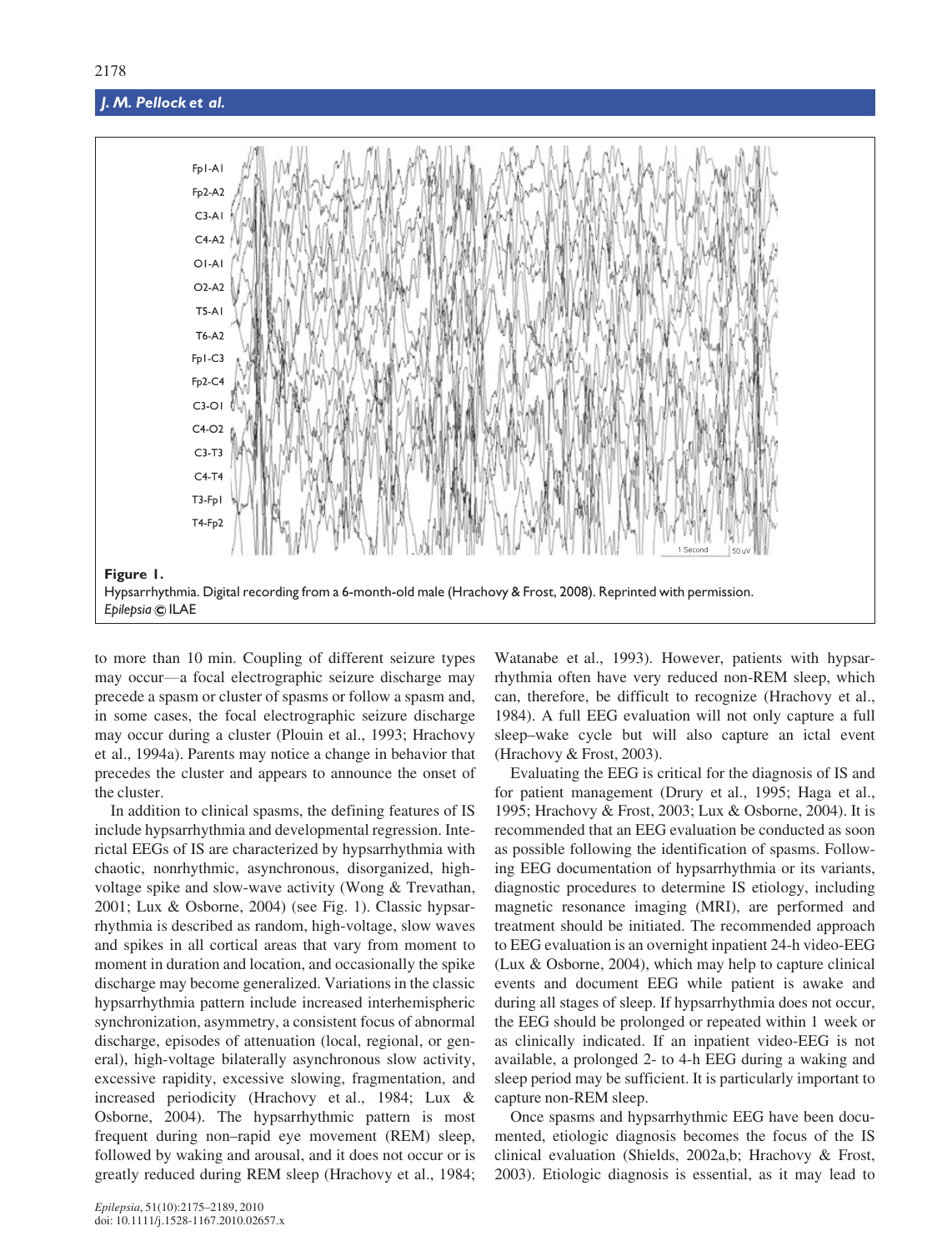specific therapy (Hrachovy & Frost, 2003; Lux & Osborne, 2004), and the associated specific therapy may significantly alter the developmental outcome and treatment strategy. For example, a patient with IS and TSC is likely to receive VGB as a first-line treatment (though ACTH is also reported effective), whereas patients with cryptogenic IS or symptomatic IS without TSC are more likely to receive ACTH as a first-line treatment. Those with underlying brain malformations of cortical development may be candidates for surgical intervention if they do not respond promptly to medication (see subsequent text).

MRI is recommended to assist with the etiologic diagnosis of patients with IS. In children younger than 2 years, MRI including three-dimensional (3D)  $T_1$ -weighted gradient-recalled-echo sequence, axial and coronal  $T_2$ , and fluid-attenuated inversion recovery (FLAIR) sequences is recommended to assist with the etiologic differential diagnosis. For children who are younger than 1 year, FLAIR and 3D  $T_1$ -weighed imaging is less helpful than high-resolution coronal and axial  $T_2$ -weighted sequences with axial, coronal, and sagittal  $T_1$  sequences (Gaillard et al., 2009). Magnetization transfer imaging may also be useful in identifying malformations of cortical development; magnetic resonance spectroscopy (MRS) may be helpful in identifying children with some inborn errors of metabolism. There are no class I or class II imaging studies in children with IS. Among class III and IV studies, 40–50% of patients showed clear migration abnormalities or syndromes, and 20% showed nonspecific abnormalities (e.g., atrophy) (Aydinli et al., 1998; Saltik et al., 2003). Early imaging is important to assist with etiologic differential diagnosis. Repeat imaging is recommended if the patient does not respond to treatment or does not follow the expected course associated with the etiologic diagnosis, and in cases where there is clinical deterioration (Gaillard et al., 2009). In addition, in very young infants, focal cortical dysplasia (FCD) may not be detectable at early imaging and only appears with maturation of myelination by age 24–30 months (Gaillard et al., 2009; Natsume et al., 1996). Fluorodeoxyglucose–positron emission tomography (FDG-PET) is recommended when surgical options are considered and especially when there is evidence for, or to seek evidence for, focality when MRI is normal (Gaillard et al., 2009).

Ideally, MRI should be obtained prior to the initiation of therapy, as ACTH treatment may cause transient abnormalities that may falsely be interpreted as brain atrophy (Konishi et al., 1992) and VGB treatment has been associated with  $T_2$  changes. In the United States, children with IS are almost always evaluated at centers where MRI is available, and MRI is the procedure of choice. Therefore, computed tomography (CT) scans have a limited role. In cases where MRI will be delayed either due to lack of immediate availability or need for anesthesia, treatment should not be unduly delayed and imaging can be obtained at a later time.

Following completion of the history, physical, and neurologic examinations, and analysis of EEG and MRI, approximately 70% of patients will have an established etiologic diagnosis without the need to conduct extensive metabolic testing, saving valuable time to initiation of treatment and reducing evaluation costs (see Table 2). Of the remaining 30% of patients, a metabolic etiology will likely be established for less than 50%, and the rest will be labeled as cryptogenic. Potentially treatable and reversible causes of IS, such as pyridoxine-dependent seizures, should always be considered early. A challenge with pyridoxine dosed at 100 mg, i.v., may be administered to screen for pyridoxinedependent seizures. However, unless an underlying metabolic disorder is diagnosed, there are few data to support pyridoxine as a first-line treatment for IS (Mackay et al., 2004). Infants without a determined etiologic diagnosis following the history, physical and neurologic evaluations, and EEG and MRI studies should be considered for further evaluation, which, depending on the individual circumstances, may include pyridoxine challenge; urine for organic acids; serum for amino acids; biotinidase determination; lumbar puncture to include neurotransmitters, lactic acid, amino acids, and folate metabolites, cerebrospinal fluid (CSF) glucose and glycine; and chromosomal studies (Table 2). Other biochemical testing may be suggested by a patient's clinical course and future study findings. In countries in which newborns are not routinely screened for metabolic disorders, such as phenylketonuria, a more comprehensive metabolic workup may be needed. Testing for gene mutations or rare chromosomal disorders, such as ARX in males or CDKL5 in females, may also be considered in patients with suggestive characteristics.

# Therapeutic Options for IS

The most recent practice parameter from the American Academy of Neurology (AAN) and the Child Neurology Society (CNS) for the medical treatment of IS, which is based on the available evidence as of 2004, concludes that ACTH is probably effective and VGB is possibly effective (Mackay et al., 2004). The practice parameter also states that VGB is possibly effective for children with TSC and IS. At the time that the practice parameter was published, there was insufficient evidence to recommend oral corticosteroids or valproic acid as first-line treatments in IS; however, highdose oral prednisolone has recently been reported to possibly be effective (Lux et al., 2004). The ketogenic diet may be considered for refractory patients; however, no controlled trials are available to show its efficacy in IS. Surgery may also be an option.

Currently there is insufficient evidence to recommend protocols using new or emerging therapies for IS (Mackay et al., 2004). Rapamycin, currently being evaluated within animal models for TSC, is an emerging therapy under investigation for IS (Zeng et al., 2008). In addition, for many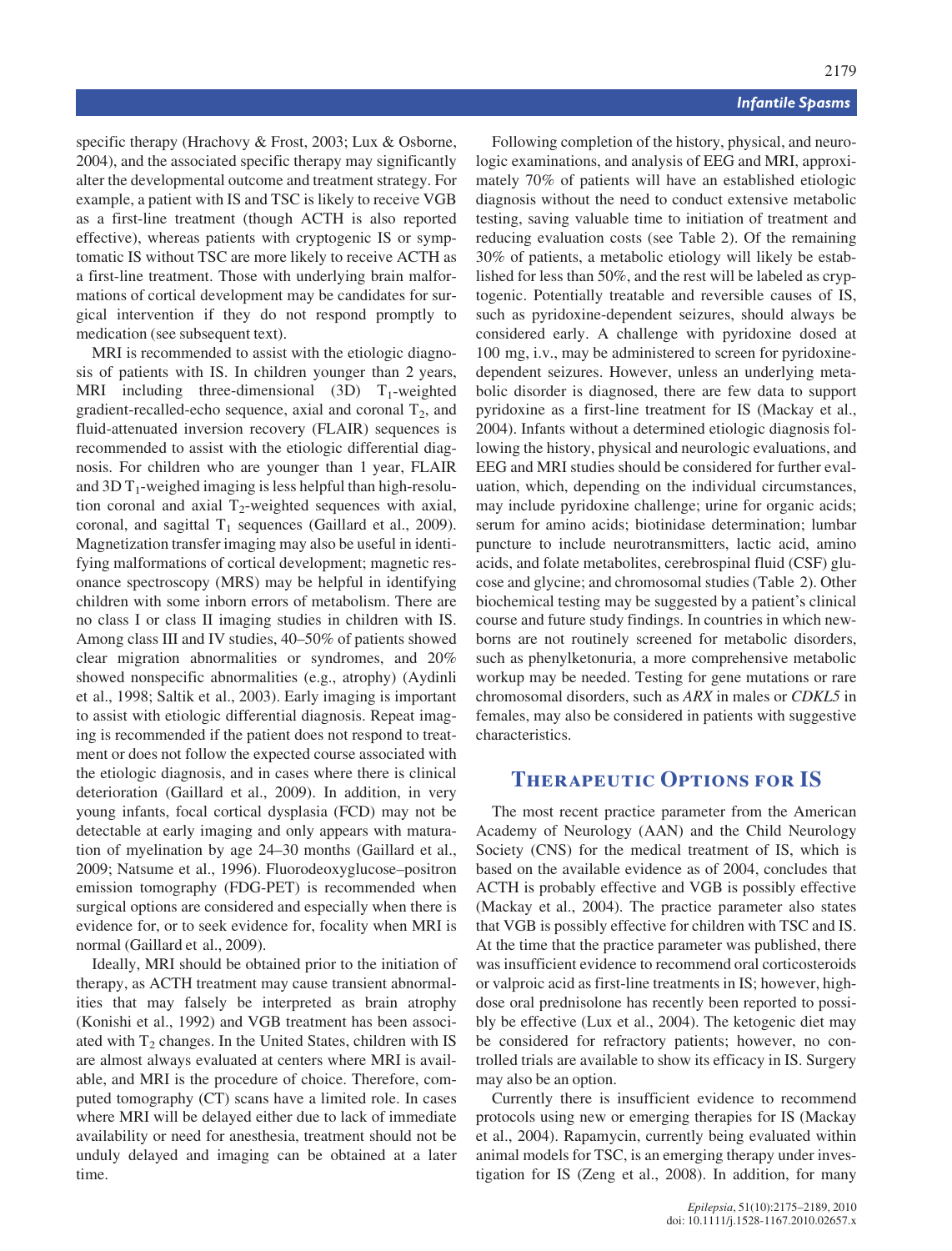

patients with IS, other forms of epilepsy may develop over time, requiring conventional AEDs. However, evidence does not support the clinical efficacy of benzodiazepines, phenobarbital, or most other conventional AEDs as effective treatments for IS (Mackay et al., 2004).

Goals for improving outcomes in IS include early recognition and diagnosis, short-duration therapy with a first-line treatment, timely EEG evaluation of treatment effectiveness, and, if indicated, prompt treatment modification. Effective treatment for IS should produce both cessation of spasms and normalization of the EEG in cryptogenic cases, and a resolution of hypsarrhythmia on EEG in symptomatic cases (Baram et al., 1996; Lux & Osborne, 2004; Mackay et al., 2004). Cessation of spasms and resolution of hypsarrhythmia are an ''all-or-none'' rather than a graded response to treatment (Baram et al., 1996; Hrachovy & Frost, 2003). This ''all-or-none'' treatment endpoint has been associated with the best cognitive and developmental outcomes, including reduced progression to other seizure disorders. Developmental outcomes are unclear, and it is not known if treatment produces a partial response in spasms and hypsarrhythmia. Effective short-duration treatment may avoid major side effects associated with first- and second-line treatments for IS (Partikian & Mitchell, 2007). Timely management of patients who are refractory to first-line therapy is critical (Hrachovy & Frost, 2003; Lux & Osborne, 2004). The dose of the chosen first-line agent should be adjusted to achieve the maximum effective dose in as short a period as clinically indicated. Treatment with the maximum dose of ACTH should be continued for 2 weeks, followed by taper, and then the treatment response should be evaluated (Baram et al., 1996; Hrachovy & Frost, 2003). This recommendation is based on the class 1 randomized clinical trial (Baram et al., 1996) that used both clinical and EEG response to evaluate outcomes, and had the highest reported efficacy rates using a relatively short period of high-dose treatment. Longer treatment periods have been used for prednisone and VGB prior to evaluation of treatment response (Elterman et al., 2001;Willmore et al., 2009); ongoing assessment of benefit versus risk of adverse events is critical.

If clinical improvement is reported or is unclear, a 24-h inpatient video-EEG is recommended. This will allow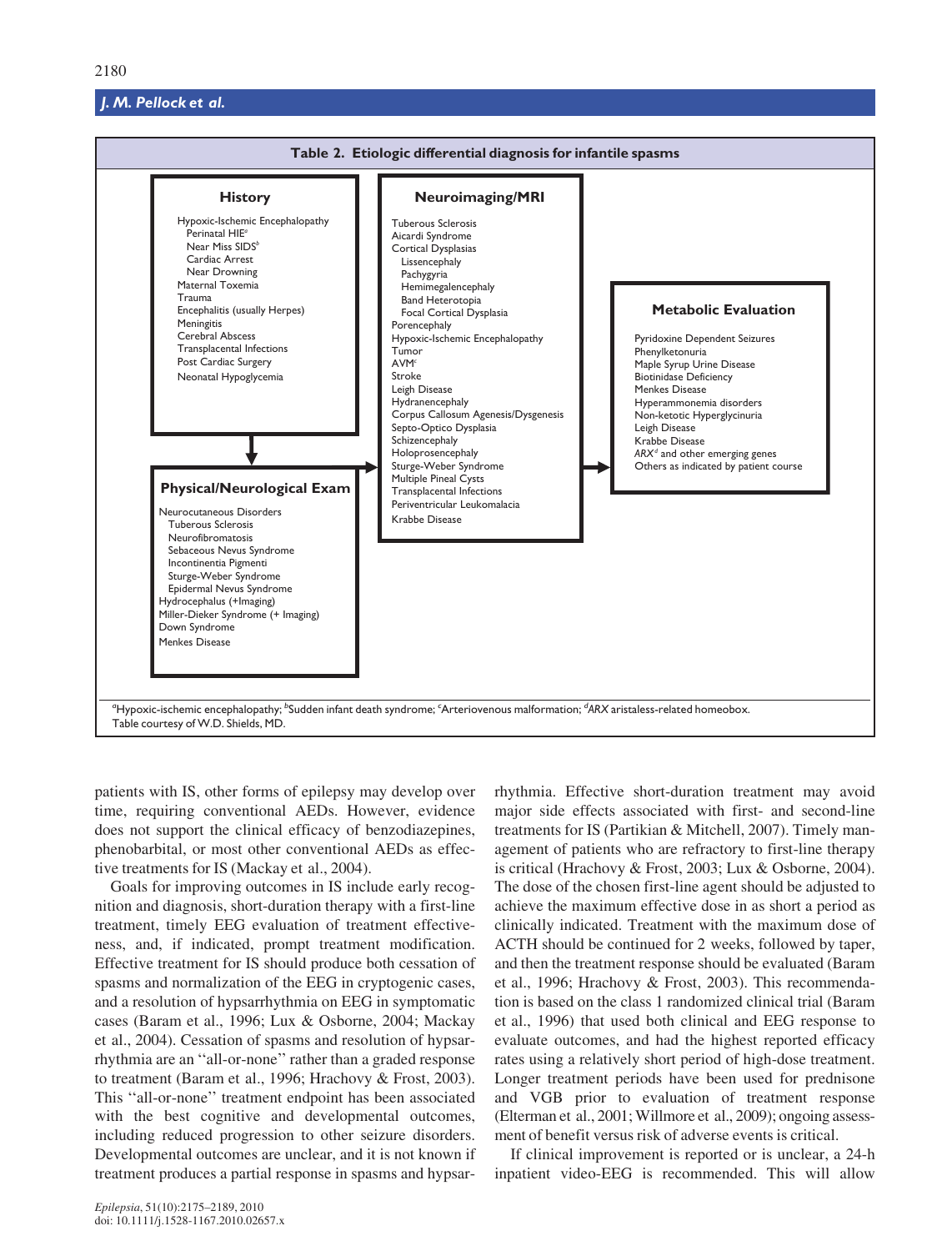2181



documentation of subtle persisting spasms, persistence of hypsarrhythmia, and change in seizure type. If an inpatient 24-h video-EEG is not available, a prolonged EEG, including full wake and sleep cycle over 4–6 h, may be conducted. It is essential to obtain the EEG in deep non-REM sleep in order to determine if hypsarrhythmia has been resolved (Watanabe et al., 1993). Data are lacking on the best approach to take if spasms recur following an initial clinical response to treatment (i.e., relapse). Possible treatment options include returning to the previously effective treatment agent and dose protocol, returning to the previously effective treatment agent but at the maximum dose, or implementing a new treatment agent. If there is no treatment response, the current drug should be tapered and a new drug should be administered. The patient should then be reevaluated as described earlier.

It is suggested that effective therapy initiated early in the disease course may improve developmental outcomes; therefore, it is important to identify IS patients early and to initiate effective treatment promptly (Lombroso, 1983; Eisermann et al., 2003; Goh et al., 2005; Primec et al., 2006; Sharma & Vishwanthan, 2008; Bombardieri et al., 2010). Class I studies of the effects of delayed treatment are not available, and clinical outcome is dependent on many factors, including response to therapy and underlying etiology of IS. However, some studies suggest that a delay in

effective treatment appears to be associated with poorer developmental outcomes (Lombroso, 1983; Darke et al., 2006; Kivity et al., 2004). One study showed that infants with cryptogenic IS who received ACTH within 1 month of onset of IS fared better on the outcomes of cognitive testing and incidence of seizures at 6 years than did infants with delayed treatment (Lombroso, 1983). Treatment prior to the onset of marked developmental regression was associated with favorable long-term cognitive outcomes among cryptogenic IS patients receiving high-dose ACTH (Kivity et al., 2004). Data from the United Kingdom Infantile Spasms Study (UKISS) study, which excluded patients with TSC, suggest that better initial control of spasms in patients allocated to hormonal treatment (i.e., ACTH or prednisolone) was associated with significantly better neurodevelopment at 14 months and 4 years of age in infants with no identified underlying etiology (Lux et al., 2004, 2005; Darke et al., 2006). However, comparison of various treatments for IS is complicated by the small number of participants in each report, differing definitions of IS (clinical spasms  $\pm$  EEG), and varying definitions of response.

#### Adrenocorticotropic hormone (ACTH)

The practice parameter from AAP, AAN, and CNS recommended the use of ACTH for IS (Mackay et al., 2004). Outside the United States, tetracosactide, a synthetic ACTH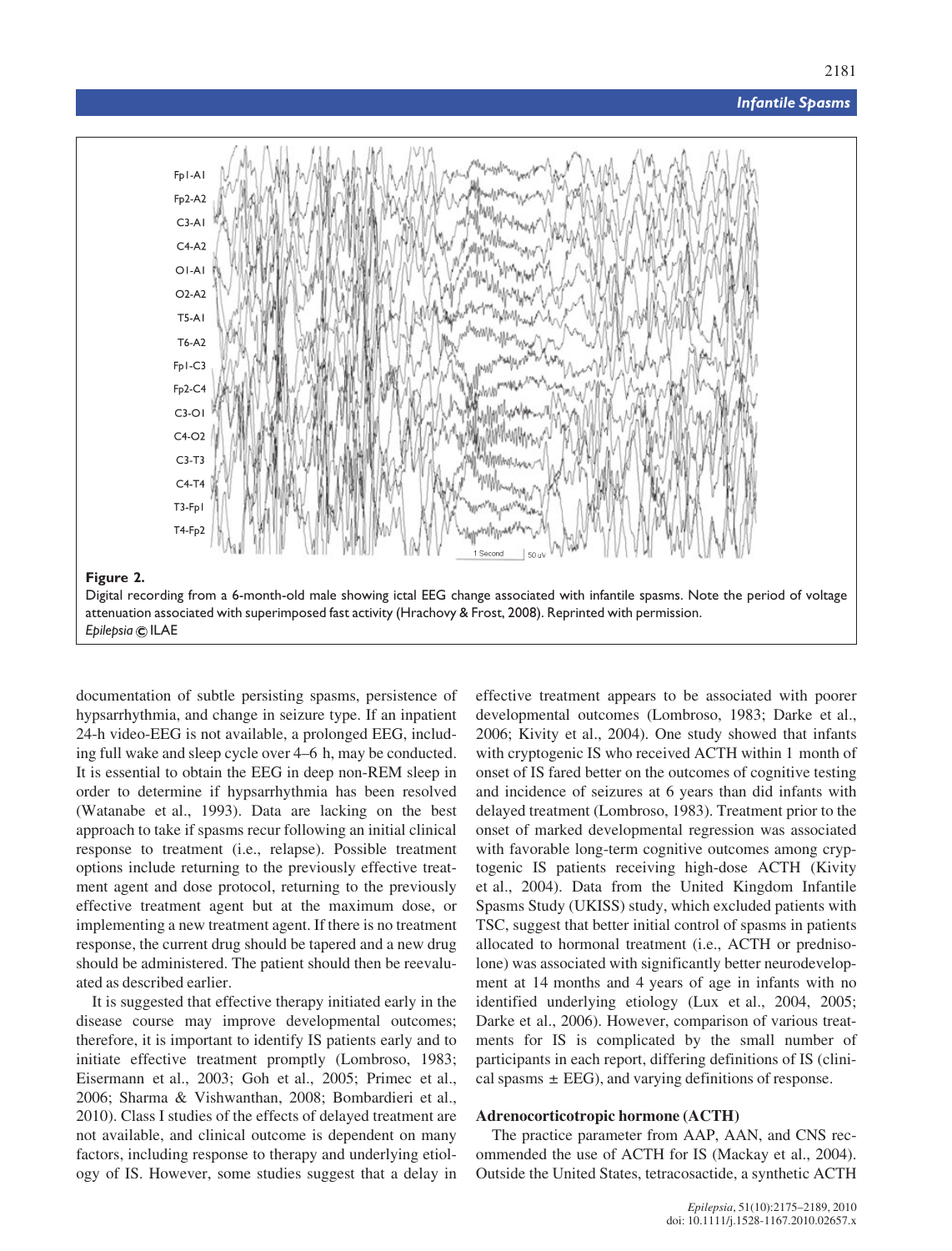compound, is frequently used; however, there are no comparative studies of tetracosactide and natural ACTH. Among randomized controlled trials, the clinical spasm and hypsarrhythmic EEG response rate to natural or synthetic ACTH has ranged from 42–87% of patients (Hrachovy et al., 1983, 1994b; Baram et al., 1996; Vigevano & Cilio, 1997; Lux et al., 2004), and associations between genetic polymorphisms of the MC2R and MC4R genes and variability in ACTH responsiveness in IS are currently being examined (Liu et al., 2007, 2008b). The ongoing, NIH-funded Epilepsy Phenome Genome Project is collecting 250 cases of cryptogenic IS as well as cases of IS with specific errors in brain development for detailed genetic analysis and will ultimately yield important information in this area.

In a study of high-dose natural ACTH (150 IU/m<sup>2</sup>/day given twice daily) administered over a short duration (i.e., 2 weeks, followed by taper as follows:  $30 \text{ IU/m}^2$  in the morning  $\times$  3 days, 15 IU/m<sup>2</sup> in the morning  $\times$  3 days, 10 IU/m<sup>2</sup> in the morning  $\times$  3 days, and then 10 IU/m<sup>2</sup> every other morning for 6 days), Baram et al. (1996) reported that 87% of subjects responded with both clinical cessation of spasms and abolition of hypsarrhythmia on EEG. Natural ACTH at this regimen was superior to prednisone 2 mg/kg/day. A study by Lux et al. (2004), where the primary outcome measure was clinical cessation of spasms without EEG confirmation of the abolition of hypsarrhythmia, reported that synthetic ACTH given at the equivalent of 20 IU per day [40 IU alternate days tetracosactide] resulted in the cessation of spasms in 76% of patients. A similar response was seen using high-dose prednisolone (40–60 mg/day); however, this study was not powered to compare the two hormonal treatments. The combined hormonal therapy arm (tetracosactide or prednisolone) was reported to be superior to VGB in clinical cessation of spasms and other outcomes among cryptogenic patients in this cohort from which TSC cases were excluded (see Table 3) (Lux et al., 2004, 2005; Darke et al., 2006). In both studies, the clinical response in 76–87% of patients within 2 weeks occurred without major adverse side effects (Baram et al., 1996; Lux et al., 2004). The most frequent adverse events were irritability and increased appetite.

Hrachovy et al. compared high-dose and low-dose natural ACTH. Dosing regimen for the high-dose group was as follows: 150 IU/m<sup>2</sup>/day for 3 weeks; 80 IU/m<sup>2</sup>/day for 2 weeks; 80 IU/ $m<sup>2</sup>$  every other day for 3 weeks; and then 50 IU/ $m<sup>2</sup>$  every other day for 1 week. The low-dose group received 20 IU/day for 2 weeks, then increased to 30 IU/ day for 4 weeks if no response. Primary outcome measurement was cessation of clinical spasms and the abolition of hypsarrhythmia on EEG. There were no differences in efficacy for each dosing group, with 50% responders in the high-dose group and 58% response in the low-dose group (Hrachovy et al., 1994b). It should be noted that nonresponders to the lower dose were escalated to a higher dose after a few weeks, making comparisons among treatment arms challenging. The adverse effect profile was similar except for a higher rate of hypertension in the high-dose group.

ACTH studies have shown clinical effectiveness in treating IS using differing treatment protocols. The practice parameter from the AAP/AAN/CNS states that ACTH is probably effective for the short-duration treatment of IS and the resolution of hypsarhythmia; however, there is insufficient evidence to recommend optimal dosage and duration of treatment with ACTH (Mackay et al., 2004). Effective short-duration treatment may be preferred in light of serious adverse events associated with long-duration exposure to ACTH (Riikonen & Donner, 1980), such as fulminant infections secondary to immunosuppression, hypertension, Cushingoid features, glucosuria, and metabolic abnormalities. A small study of six patients with TSC

| Table 3. IS clinical trial treatment protocols |    |                           |                                                  |                                     |                                 |                                            |  |
|------------------------------------------------|----|---------------------------|--------------------------------------------------|-------------------------------------|---------------------------------|--------------------------------------------|--|
| References                                     | N  | Agent                     | Dose                                             | Duration<br>of full dose<br>(weeks) | % Patients<br>spasms<br>stopped | % Patients<br>resolution<br>hypsarrhythmia |  |
| Baram et al. (1996)                            | 15 | ACTH (native)             | 150 $I$ U/m <sup>2</sup> /day,<br>divided b.i.d. | $\mathbf{2}$                        | 93                              | 87                                         |  |
| Hrachovy et al. (1994b)                        | 24 | ACTH (native)             | 20-30 IU/day or                                  | $2 - 6$                             | 58                              | 58                                         |  |
|                                                | 26 | ACTH (native)             | 150 $I$ U/m <sup>2</sup> /day                    | 3                                   | 50                              | 50                                         |  |
| Lux et al. (2004)                              | 25 | $ACTH1-24$<br>(synthetic) | 40-60 IU (0.5-0.75 mg),<br>alternate days        |                                     | 76                              | 89 <sup>a</sup>                            |  |
| Elterman et al. (2001)                         | 75 | <b>VGB</b>                | 18-36 mg/kg/day or                               |                                     | Н                               | $\mathbf{H}$                               |  |
|                                                | 67 | <b>VGB</b>                | 100-148 mg/kg/day                                |                                     | 36 <sup>b</sup>                 | 36                                         |  |
| Lux et al. (2004)                              | 52 | <b>VGB</b>                | 100-150 mg/kg/day                                |                                     | 54                              | 56 <sup>c</sup>                            |  |
| Hrachovy et al. (1983)                         | 12 | Prednisone                | 2 mg/kg/day                                      | $2 - 6$                             | 33                              | 33                                         |  |
| Lux et al. (2004)                              | 30 | Prednisolone              | $40-60$ mg/day                                   |                                     | 70                              | 71 <sup>d</sup>                            |  |

 $^a$ I6 of 18 patients showed resolution of hypsarrhythmia;  $^b$ 65% of total patients responded, as determined by caregiver report, by 3 months ongoing treatment follow-up; <sup>c</sup>20 of 36 patients showed resolution of hypsarrhythmia; <sup>d</sup>10 of 14 patients showed resolution of hypsarrhythmia. Adverse events reported are detailed in the text.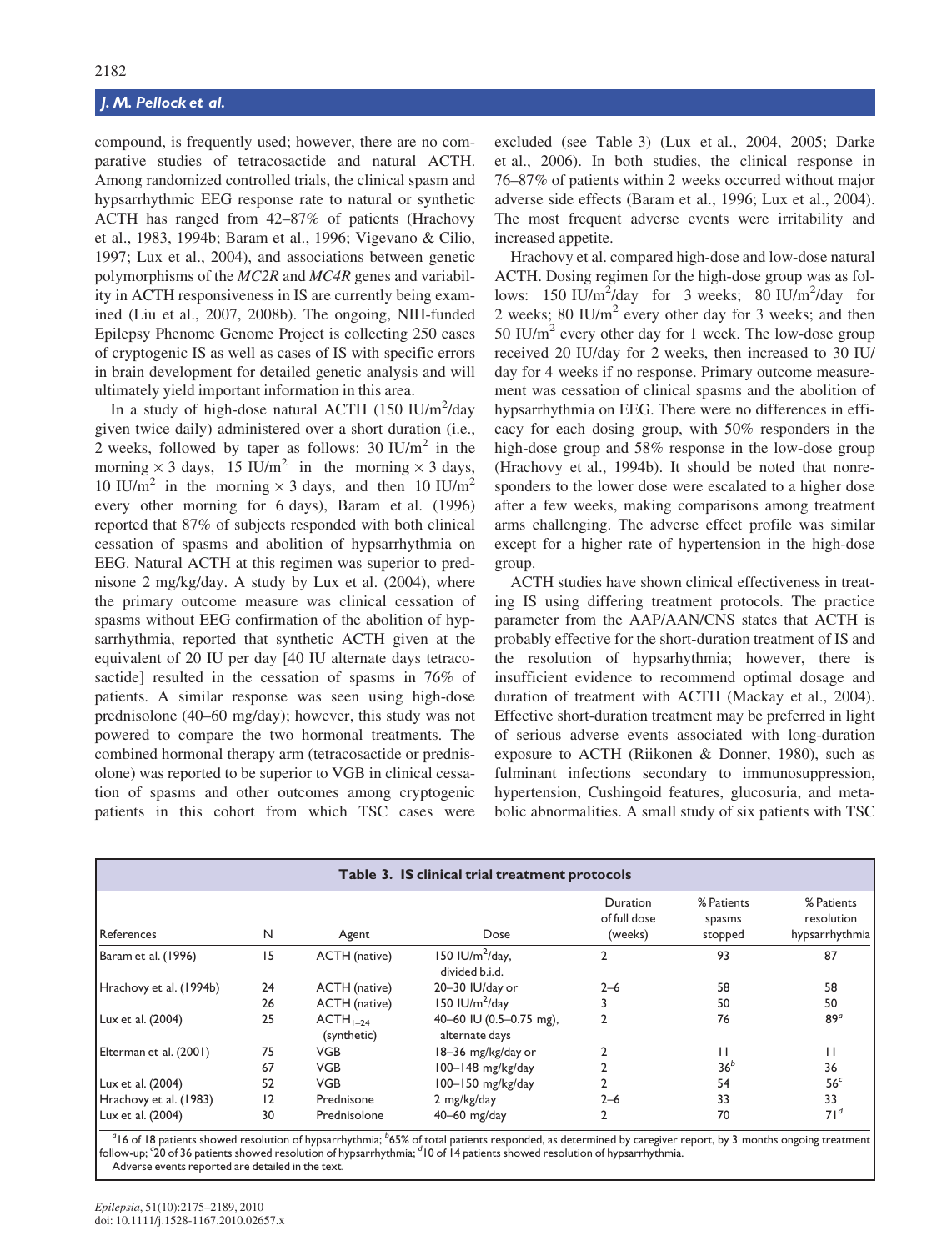demonstrated that the use of corticotropin in two patients may have been associated with enlargement of cardiac rhabdomyoma (Hishitani et al., 1997). Based on these results, it is suggested that the use of hormonal treatment such as ACTH or corticosteroids in patients with TSC and cardiac rhabdomyoma be closely monitored. As is noted below, patients with TSC and IS may be particularly responsive to VGB (Chiron et al., 1997; Elterman et al., 2001).

There was consensus in the ISWG that use of ACTH is effective as first-line therapy for IS. There was insufficient evidence to precisely define the optimum ACTH dose and duration of treatment for IS, although short duration was preferable (i.e., approximately 2 weeks followed by taper).

#### Vigabatrin (VGB)

VGB has been used for treatment of IS in the European Union (EU) and other countries since the 1990s, and the drug was approved in the United States in August 2009 (Willmore et al., 2009). In the EU, VGB is regarded as the drug of first choice for children with IS secondary to TSC or with other symptomatic or cryptogenic IS (Wheless et al., 2007). In the United States, VGB is considered a drug of first choice for IS comorbid with TSC, and is the drug of second or third choice for children with other symptomatic or cryptogenic IS (Wheless et al., 2005). Insufficient evidence exists to recommend a specific dose and therapy duration for VGB, and there is no consensus among pediatric neurologists regarding optimal dosage. Although evaluation of treatment response at 12 weeks has been suggested (Willmore et al., 2009), clinical response, or lack thereof, may be realized earlier. In a review of nine prospective studies, VGB dosages ranged from 18–200 mg/kg/day and time to cessation of spasms following initiation of therapy ranged from 12–35 days (Mackay et al., 2004). However, the AAN/CNS practice parameter concluded that VGB appeared to be effective within 14 days of initiation of therapy (Mackay et al., 2004). The single class 1 study that was reviewed found that 35% of patients were spasm free and 25% had resolution of hypsarrhythmia at treatment day 5 (Appleton et al., 1999). Studies examining VGB as a firstline treatment for patients with IS comorbid with TSC show a 50–90% clinical response rate (Mackay et al., 2004). The typical dosing escalation includes an initial dose of 50 mg/ kg/day escalated up to 100–150 mg/kg/day (Chiron et al., 1997; Appleton et al., 1999; Elterman et al., 2001; Lux et al., 2004).

Limited data suggest that VGB therapy can be safely withdrawn in children who have been seizure free for 6 months (British Medical Journal &Vigabatrin Paediatric Advisory Group, 2000). However, there is some evidence to suggest that children with TSC/FCD may relapse after VGB withdrawal and become refractory to the drug (Kroll-Seger et al., 2007). Concentric permanent visual field defects may be a possible adverse effect associated with VGB treatment and have been reported in 10–40% of patients (Mackay

et al., 2004). However, a recent study of IS patients treated with VGB in early infancy found that only one in 16 patients (6%) showed VGB-attributed visual field loss when evaluated at age 6–12 years (Gaily et al., 2009), compared with an estimated 30% in older patients (Willmore et al., 2009). The pediatric studies (Gaily et al., 2009) need to be replicated in a larger number of children treated in infancy and old enough to cooperate with detailed testing to confirm these preliminary data. The duration of therapy, cumulative dose, and daily dose have been implicated as risk factors for visual field changes with VGB use (Kalviainen & Nousiainen, 2001; Vanhatalo et al., 2002; Conway et al., 2008; Durbin et al., 2009). Accurate assessment of visual field changes in infants is challenging, and no consensus exists on a protocol for visual evaluation for infants on VGB. Therefore, it is recommended that patients on VGB have periodic ophthalmic evaluations beginning with a baseline evaluation at initiation of therapy as well as 3–6 months after cessation of treatment. It is also recommended that the drug be withdrawn if there is no clinical response after 2 weeks following escalation of therapy. Unfortunately, the optimal method of ophthalmologic assessment in this age group is unclear, as the children are too young to assess visual fields, and electroretinogram (ERG) are insensitive to visual field defects and require sedation. Other adverse effects with VGB therapy include sedation, irritability, insomnia, and hypotonia (Chiron et al., 1997; Vigevano & Cilio, 1997; Appleton et al., 1999; Elterman et al., 2001). MRI abnormalities were recently identified in 7 (32%) of 22 infants treated with VGB for IS. The abnormalities were characterized by new-onset and reversible  $T_2$ -weighted hyperintensities and restricted diffusion in thalami, globus pallidus, dentate nuclei, brainstem, or corpus callosum (Pearl et al., 2009). A large retrospective review of cranial MRIs for patients with IS or complex partial seizures showed similar outcomes (Wheless et al., 2009). The clinical significance of these reversible changes is not yet known. A recent case report described a single infant with a suspected, but unproven, metabolic disorder, who was being treated with topiramate and the ketogenic diet. The patient developed pathologically confirmed white matter vacuolation and died shortly after the initiation of low-dose VGB (50 mg/kg/day) (Horton et al., 2009). Although this is only a single report, it is of concern as the pattern of intramyelinic edema was similar to that seen in animal models of VGB toxicity (Cohen et al., 2000; Gibson et al., 1990).

There was consensus among those in the ISWG about the use of VGB as effective first-line therapy for IS, particularly in patients with IS and TSC. VGB dose should begin at 50 mg/kg/day and escalate up to 100–150 mg/kg/day in those patients requiring escalation. Efficacy should be assessed within 2 weeks following dose titration. Infants who respond to therapy with VGB may be continued on the drug for 6–9 months, with continued ophthalmic evaluation and periodic reevaluation of risk and benefit.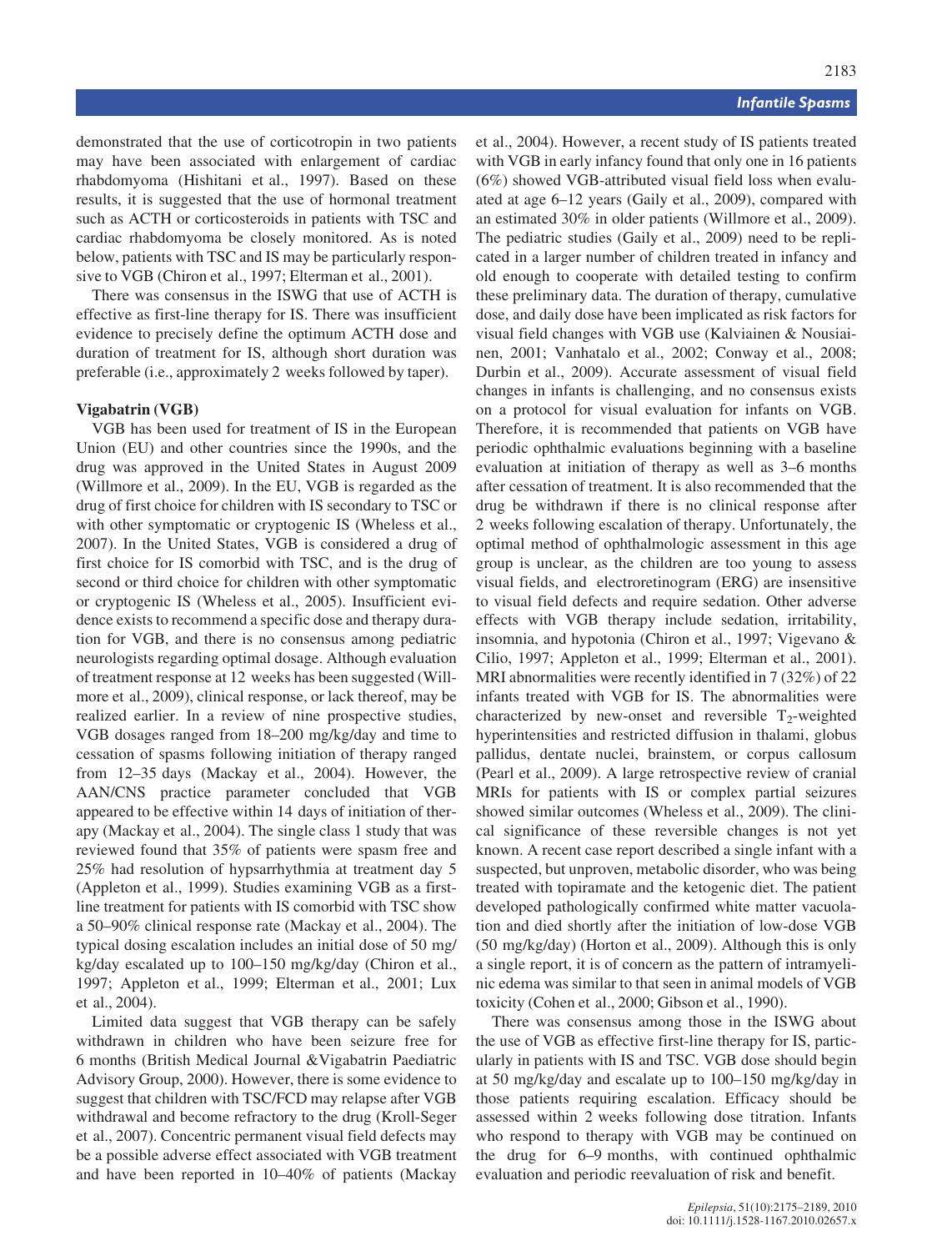#### **Corticosteroids**

From 1958–2002, 24 studies or case reports examined corticosteroid therapy, and prednisone was the most common agent used (Hrachovy & Frost, 2003). Dosages of prednisone ranged from 1–8 mg/kg/day and therapy duration ranged from 2–32 weeks. Two randomized controlled trials, using prednisone 2 mg/kg/day for 2–6 weeks, found that cessation of spasms was 29% (4 of 14 patients in a 2-week trial) (Baram et al., 1996) and 33% (4 of 12 patients in a 6 week trial) (Hrachovy et al., 1983) (see Table 3). More recently, a high-dose prednisolone treatment regimen produced high clinical efficacy for cessation of spasms in IS using 40 mg oral prednisolone per day over 2 weeks (see Table 3) (Lux et al., 2004). Patients were given 10 mg, 4 times a day for 2 weeks, or 20 mg, 3 times a day after 1 week if spasms continued. Seventy percent of patients (21 of 30 patients receiving prednisolone) showed a clinical response. However, response was based purely on parental report of spasm frequency. Patients with TSC were excluded from this trial. The most frequent adverse events were increased irritability and appetite, and two infants were given diuretics due to increased blood pressure. However, there were some deaths in the study and there is a concern about adrenal suppression with the use of high-dose prednisolone.

Common side effects reported in IS patients receiving corticosteroids are similar to those with ACTH (Hrachovy et al., 1983, 1994b; Baram et al., 1996; Vigevano & Cilio, 1997; Yanagaki et al., 1999). A small retrospective study examined high-dose oral prednisolone (40–60 mg/day) in 15 infants with new-onset and previously treated IS and found equivalent treatment of spasms (10 of 15 spasm free) compared with 15 infants who had received ACTH (13 of 15 spasm free) (Kossoff et al., 2009). However, a randomized controlled study comparing high-dose ACTH (150 IU/m<sup>2</sup> given twice a day) with prednisone (1 mg/kg) twice a day) found significantly better clinical outcomes for patients receiving ACTH. In this study, 13 of 15 infants receiving ACTH responded, by EEG and clinical criteria, compared with 4 of 14 infants receiving prednisone (Baram et al., 1996). No consensus was reached in the ISWG regarding oral steroids as first-line therapy for IS, or regarding preparation, dose, or duration of oral steroids.

#### Ketogenic diet

The ketogenic diet is a high-fat, restricted-carbohydrate diet with a fat to carbohydrate and protein ratio of 3:1 or 4:1. A modified version of the diet uses medium chain triglycerides as the fat source. The diet may work by enhancing GABA synthesis and improves energy utilization in the brain. There is renewed interest in the role of ketogenic diet in refractory pediatric epilepsy (Kossoff et al., 2008; Neal et al., 2008); however, currently there is insufficient class I evidence to recommend the ketogenic diet as a first-line intervention in IS. The ketogenic diet may be an option in drug-resistant epilepsy as an adjunct to pharmacologic therapy. The diet is contraindicated in children with pyruvate carboxylase deficiency and fatty acid oxidation defects, and is not recommended in organic acidurias or carnitine deficiency. However, studies suggest it can be used, with caution, in the context of mitochondrial disorders (Kang et al., 2007). Gastrointestinal symptoms such as nausea, vomiting, renal stones, and fatty liver, are some complications with the ketogenic diet. At the present time there is insufficient evidence with respect to safety and efficacy to recommend the ketogenic diet as a first-line treatment in IS, but it can be considered as an alternative when first-line treatments (ACTH and VGB) fail or are deemed inappropriate for a given patient. There was consensus in the ISWG for the use of the ketogenic diet as one of the second-line therapies for IS.

#### **Surgery**

Patients with spasms or seizures refractory to medical treatment, concomitant partial seizures, or focal abnormality on EEG may be evaluated for surgery (Shields et al., 1992). Criteria for focal resection in IS include the following: IS refractory to medical management (with/without partial seizures), developmental arrest (or regression), no evidence of diffuse brain damage on imaging studies, localized (focal) abnormality on MRI/PET, remainder of the brain is normal, focal EEG abnormality, no evidence of metabolic or degenerative disease, and no undue risk of ''unacceptable deficit'' postresection.

# Outcomes in Infantile Spasms

Outcomes are most dependent on etiology and may be more favorable in cryptogenic IS. Among 22 patients with cryptogenic IS and early effective treatment (i.e., within 1 month of IS onset), normal cognitive development was documented in all 22 patients during a 6- to 21-year followup period. Only one patient showed subsequent epilepsy, which then resolved (Kivity et al., 2004). Poor outcomes associated with IS, including development of refractory epilepsy, MR, and ASD, impose a significant long-term cost burden on families, the healthcare system, and society. Total lifetime costs associated with epilepsy and ASD are estimated in the billions of dollars (Ganz, 2007; Pugliatti et al., 2007). Learning disorders and MR have been identified as the most consistent predictors of poor long-term social outcome (Camfield & Camfield, 2007). Other comorbidities such as cerebral palsy may add to the long-term cost of IS. According to a report from the Centers for Disease Control and Prevention (CDC), the estimated lifetime cost in 2003 dollars was \$11.5 billion for persons with cerebral palsy born in the year 2000 (Centers for Disease Control and Prevention et al., 2004). A study of average per capita medical expenses for ''usual care'' in children with special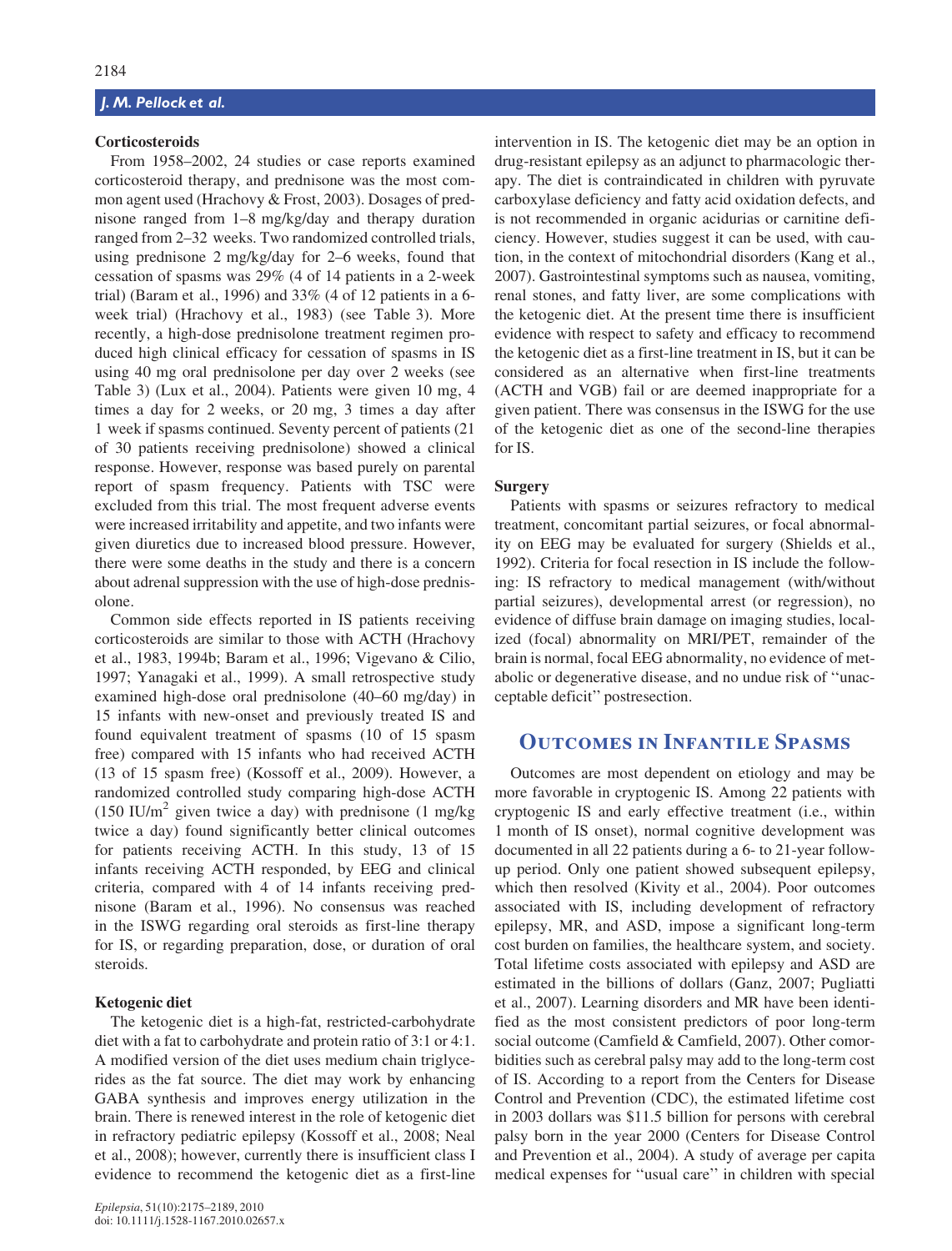2185

healthcare needs noted that expenses for children with MR when compared to special needs children without MR were substantially higher with respect to physician care, prescribed medication, emergency care, and hospitalization (Liu et al., 2008a). According to a recent report, the total public spending on intellectual disability in the United States was estimated to be \$82.57 billion in 2004 (Braddock, 2007). Resources allocated to research and training have declined significantly in recent years; only a small fraction  $(0.4\%)$  of the spending on intellectual disability was allocated to biomedical, behavioral, and rehabilitation research (Braddock, 2007).

A review of 67 published studies with an average followup period of 31 months found that only 16% of patients with IS had normal development (Hrachovy & Frost, 2003). Poor outcomes included mortality, presence of seizure disorders, and cognitive and developmental problems. Classification into the cryptogenic category was associated with good prognostic outcomes. Other prognostic indicators, including the features of normal prior development, absence of causative features, normal imaging studies, absence of other seizure types, and sustained response to therapy without relapse were also associated with favorable prognostic outcomes (Hrachovy & Frost, 2003; Riikonen, 2010). Moderate or severe learning difficulties may be present in 70–90% of patients at follow-up (Riikonen, 1982, 1996; Trevathan et al., 1999; Riikonen, 2001b; Goh et al., 2005). In addition, in a small population-based study of IS in Iceland, approximately one-third of children were diagnosed with ASD (Saemundsen et al., 2007). In children with TSC, the occurrence of IS is a risk factor for ASD (Goh et al., 2005; Winterkorn et al., 2007). Seizure disorders are also common, and reports show that 94% of IS patients have active epilepsy at age 10 years, 50% of children with IS develop Lennox-Gastaut syndrome (LGS) before age 11, and a history of IS was found in approximately 39% of children with LGS (Trevathan et al., 1997, 1999). Patients with IS carry an increased risk of mortality due to the underlying etiologic disease and comorbid conditions. In the studies of Riikonen, 31% of the Finnish cohort died during the follow-up period of 20–35 years (Riikonen, 1996, 2001b). Trevathan and colleagues examined IS in an Atlanta birth cohort (1975–1977) and found that 15% died by age 11 and 35% died by age 25 (Trevathan et al., 1999).

# Unmet Needs and Future Trends

The establishment of a continuum of care for patients with IS is critical for improving outcomes. A comprehensive approach is needed for the optimal management of children with IS and its associated comorbidities, including access to and evaluation by a variety of professionals such as child neurologists, pediatricians, psychiatrists, pediatric nurse practitioners, rehabilitation services (physical, occupational and speech therapy), nurses, vocational rehabilitation counselors, neuropsychologists, social workers, and pharmacists. Although there are a number of organizations working to improve services for patients and families, there is an urgent need for a reliable, web-based, central resource for the practicing pediatrician and neurologist to access updated medical information, as well as for families in search of medical and other support services. Table 4 lists organizations that provide information about IS and family resources.

An IS patient registry also needs to be established. As a rare disorder with no absolute standard to treat all patients, treatment decisions—such as the duration of treatment, when to consider surgery, and how best to proceed from failed intervention attempts—vary by patient. In addition, there is no clear guideline concerning the treatment of patients with later recurrence of IS. A patient registry will allow a standard format for gathering important clinical data, including what therapy was administered, short-term and long-term developmental outcomes, side effects, and rates of IS recurrence, from a large sample of IS patients.

Further studies are required to determine the optimal treatment of children with IS (Mackay et al., 2004). ICISS is an international multicenter, randomized parallel group trial investigating the medical treatment of IS that began recruitment in 2007 (http://www.bath.ac.uk/health/ research/iciss/about/summary.php). ICISS will compare hormonal treatment (either tetracosactide depot or prednisolone) and VGB given together (combined treatment) to hormonal treatment alone. The objective is to evaluate control

| Table 4. U.S. Organizations providing information and resources to families and caregivers of patients with<br>infantile spasms or epilepsy |                                      |                                               |  |  |  |
|---------------------------------------------------------------------------------------------------------------------------------------------|--------------------------------------|-----------------------------------------------|--|--|--|
| Organization                                                                                                                                | Website                              | Telephone                                     |  |  |  |
| <b>American Epilepsy Society</b>                                                                                                            | http://www.aesnet.org                |                                               |  |  |  |
| <b>CURE</b>                                                                                                                                 | http://www.cureepilepsy.org/home.asp | 312-255-1801                                  |  |  |  |
| <b>Epilepsy Foundation</b>                                                                                                                  | http://www.epilepsyfoundation.org    | 301-459-3700 or 800-332-1000                  |  |  |  |
| <b>Epilepsy Therapy Project</b>                                                                                                             | http://www.epilepsy.com              |                                               |  |  |  |
| National Organization for                                                                                                                   | http://www.rarediseases.org          | 203-744-0100 or 800-999-6673 (voicemail only) |  |  |  |
| Rare Disorders (NORD)                                                                                                                       |                                      |                                               |  |  |  |
| NYU faces                                                                                                                                   | http://faces.med.nyu.edu/            | 646-558-0900                                  |  |  |  |
| Tuberous Sclerosis Alliance                                                                                                                 | http://www.tsalliance.org            | 301-562-9890 or 800-225-6872                  |  |  |  |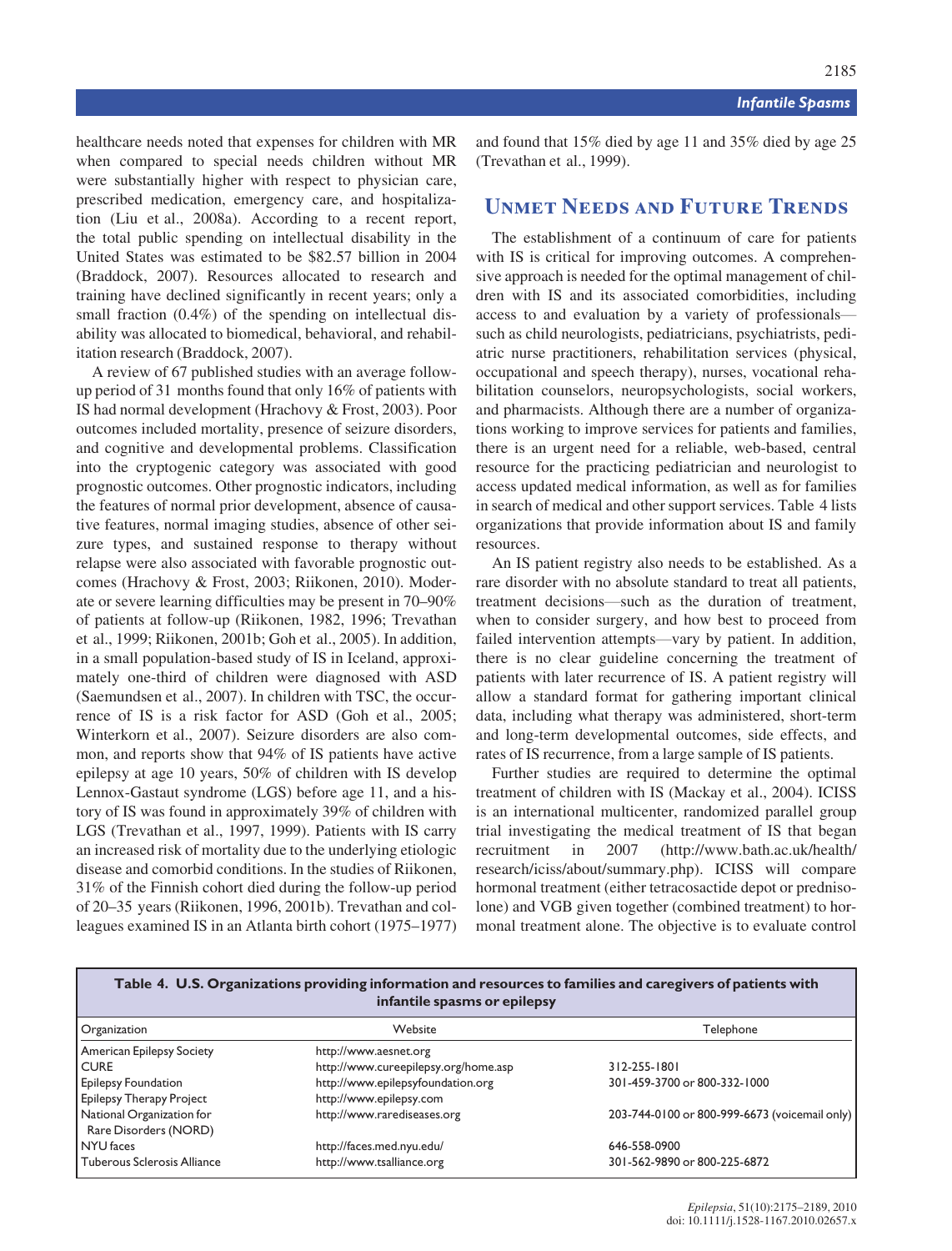of spasms in the short term and developmental progress at 18 months of age. Whenever possible, the patient's epilepsy and developmental outcome will also be assessed at 42 months of age. Studies of new agents and AEDs to assess efficacies are needed, with long-term evaluation of cognitive outcomes using standardized psychometric assessments. Standardized dosage and duration of treatment are essential to allow comparison of short- and long-term outcomes.

Further studies are needed on whether specific causes or genetic mutations respond best to specific treatments similar to the way TSC appears to respond well to VGB. As VGB is relatively newer, long-term outcome studies are needed in children treated with VGB to assess the possible long-term consequences of treatment with a GABAergic agent early in life. The new animal models can be used both to study these issues and to improve our understanding of the pathophysiology of IS and identify novel targets for therapeutic development. As an example, animal models suggest that mammalian target of rapamycin (mTOR) inhibitors may have a potential therapeutic role in IS (Wong, 2010; Zeng et al., 2009) and can also serve to screen other agents.

## **CONCLUSIONS**

IS is a major form of severe epileptic encephalopathy of early childhood that results in neurodevelopmental regression and imposes a significant health burden. Early recognition and prompt treatment are mandatory and may improve outcomes in some patients, particularly in those with cryptogenic IS. The ISWG began with a discussion of the AAP/ AAN/CNS consensus statement and reviewed literature (Mackay et al., 2004), with further discussion of the additional literature published since the practice parameter. Vigorous discussion and debate of the available evidence followed. Although the ISWG did not reach consensus on initial treatment dosage levels, there was strong consensus on the following conclusions:

- 1. The need for a broad clinical evaluation, including detailed clinical neurophysiology, is strongly recommended.
- 2. At this time, ACTH and VGB are the only drugs with proven efficacy to suppress clinical spasms and abolish the hypsarrhythmic EEG in a randomized clinical trial setting (Mackay et al., 2004) and thus remain first-line treatments.
- 3. Regardless of the chosen medication, timely assessment of treatment efficacy (i.e., 2 weeks for ACTH followed by taper; 2 weeks or less following dose titration for VGB) and, if indicated, prompt treatment modification, is strongly recommended as longer treatment trials (i.e., greater than 2 weeks for ACTH; greater than 3 months for VGB) are not likely to be effective and may come at the expense of serious adverse events.

Given the finding of cessation of spasms in 70% of IS patients receiving high-dose prednisolone (Lux et al., 2004), prednisolone appears promising and warrants further study. However, because the primary outcome of the study was parental report of clinical spasm cessation without EEG confirmation, the data to recommend oral prednisolone as a first-line treatment are suboptimal. Finally, there is an urgent need for further research, including new animal models and long-term clinical research studies involving developmental outcomes. Currently available studies in patients with IS are not large enough to examine comorbid variabilities, other than TSC, that may be important determining factors in treatment response, neurologic development, and risk for further evolution to epilepsy. Because IS is a rare entity, carefully controlled comparative studies or patient registries, similar to those currently used in pediatric cancer trials, are urgently needed. Clinical and basic science research in IS is poorly funded at present. Significant increase in research dollars allocated to IS is needed to develop novel therapies that can improve outcomes in this devastating disease.

#### **ACKNOWLEDGEMENTS**

The authors thank Lynanne McGuire, PhD and Mini Balaram, MD, of DesignWrite LLC, Princeton, NJ for assistance with preparing the manuscript for submission.

# CONFLICTS OF INTEREST

The ISWG meeting was supported by an unrestricted grant from the following sponsors: Questcor Pharmaceuticals, Union City, CA, and Lundbeck Incorporated, Deerfield IL (formerly Ovation Pharmaceuticals). The sponsors were not in any way involved in the development of the scientific content of this manuscript. We confirm that we have read the Journal's position on issues involved in ethical publication and affirm that this report is consistent with those guidelines.

JMP is a consultant for Eisai, Jazz, King Pharmaceuticals, KV Pharmaceuticals, Marinus Pharmaceuticals, Neuropace, Ortho-McNeil/Johnson & Johnson, Lundbeck, Pfizer, Questcor, UCB Pharmaceuticals, and Valeant; has participated in an advisory board for Eisai, Ortho-McNeil/ Johnson & Johnson, Lundbeck, Questcor, UCB Pharmaceuticals, and Valeant; is a lecturer for Eisai, Ortho-McNeil/Johnson & Johnson, Lundbeck, Questcor, UCB Pharmaceuticals, and Valeant; is a researcher for Eisai, Marinus Pharmaceuticals, Ortho-McNeil/Johnson & Johnson, Lundbeck, Pfizer, Questcor, UCB Pharmaceuticals, and Valeant; and has received honoraria and reimbursement for travel expenses from Questcor. RH has received honoraria and reimbursement for travel expenses from Questcor. SS has served on an advisory board for Valeant and Questcor, is a consultant for Questcor, Eisai, King, Jazz, and Valeant; has received grants from Questcor; has received honoraria from Questcor, Eisai, and UCB; has received payment for development of educational presentations from Questcor, Eisai, UCB, and Valeant; and has reimbursement for travel expenses from Questcor. TZB is a board member for AES; has received research funding from Questcor; has participated in a symposium for Pfizer; has received grants from NIH and EFA; and has received honoraria and reimbursement for travel expenses from Questcor. DB is a consultant for and has received grants and reimbursement for travel expenses from Questcor and Ovation. DJD has received an NIH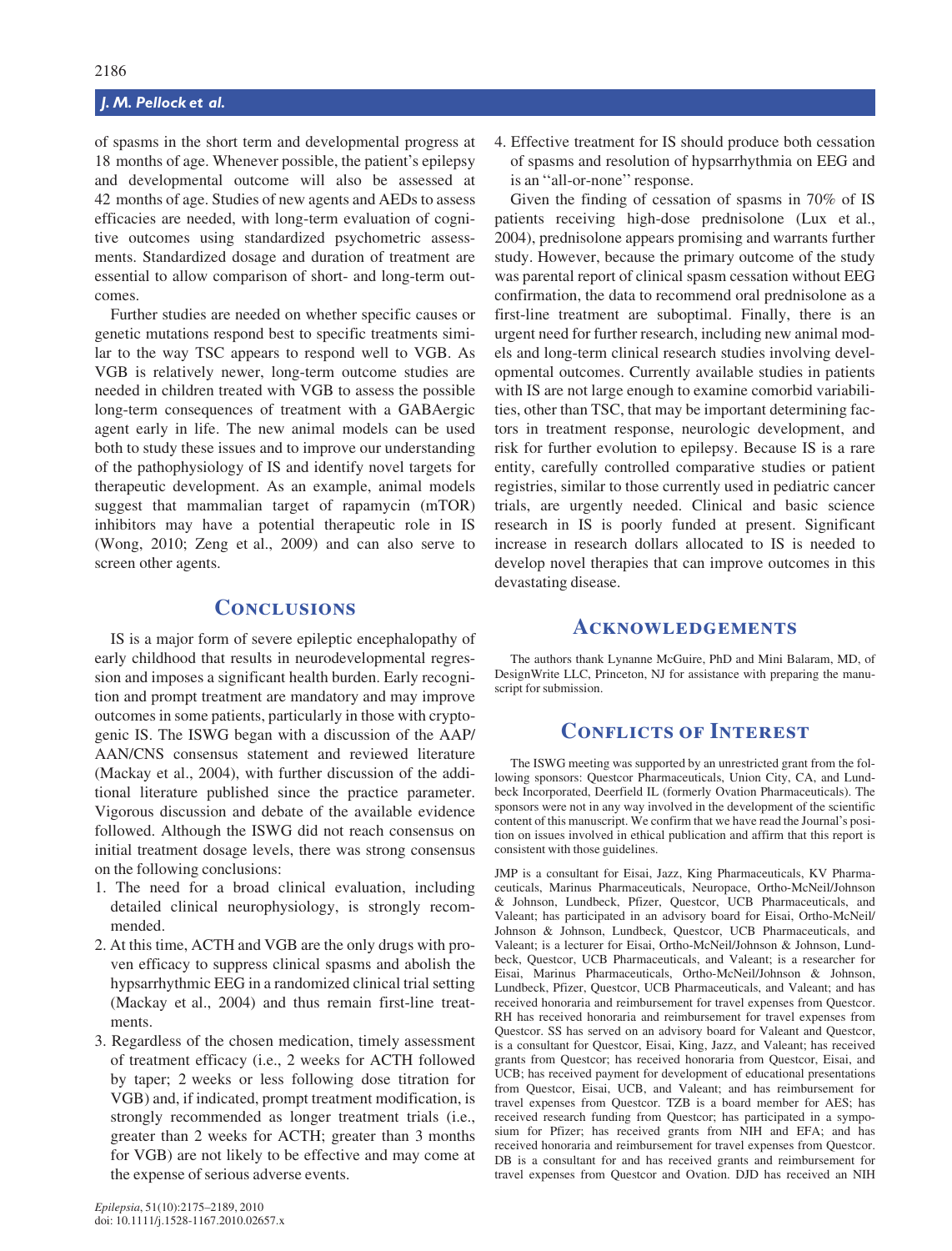grant and served as coinvestigator on a study of infantile spasms; and has received honoraria and reimbursement for travel expenses from Questcor. WDG has received honoraria and reimbursement for travel expenses from Questcor. PAG has received grants from Questcor, Ovation, Valeant, Eisai, Ortho-McNeil, and GlaxoSmithKline; and has received honoraria and reimbursement for travel expenses from UCB Pharmaceuticals, Questcor, and Ovation. DB is a consultant for Questcor; and has received grants and reimbursement for travel expenses from Questcor and Ovation. GLH is a member of the Data Safety Monitoring Board for Eisai; has received grants from Lundbeck and Eisai for clinical trials; and has received honoraria and reimbursement for travel expenses from GlaxoSmithKline and Questcor. DRN has received honoraria and reimbursement for travel expenses from Questcor. CO is a consultant for and has received honoraria and payment for development of education presentations from Ovation and Questcor; and has received grants and reimbursement for travel expenses from Questcor. WDS is a consultant for and has received grants from Lundbeck and Questcor; has received royalties from Lundbeck; and has received honoraria and reimbursement for travel expenses from Lundbeck and Questcor. ET is a full-time employee of the Centers for Disease Control and Prevention, US Department of Health and Human Services. JWW has received grants from NIH, the Shainberg Foundation, UCB Pharmaceuticals, Ovation, Questcor, Marinus, Ortho-McNeil, King Pharmaceuticals, Cyberonics, and Eisai; is a consultant for UCB Pharmaceuticals, Ovation, Questcor, Marinus, Ortho-McNeil, King Pharmaceuticals, Cyberonics, Pfizer, Eisai, Valeant, Cydex, Inc, and Neurelis, Inc; is a member of a speakers bureau for UCB Pharmaceuticals, GlaxoSmithKline, Ortho-McNeil, Cyberonics, Pfizer, Eisai, Shire, and Valeant; and has received honoraria and reimbursement for travel expenses from Questcor.

The opinions expressed in this publication are those of the authors, and do not necessarily represent the policy opinion of the Centers for Disease Control and Prevention.

# **REFERENCES**

- Appleton RE, Peters ACB, Mumford JP, Shaw DE. (1999) Randomised, placebo-controlled study of vigabatrin as first-line treatment of infantile spasms. Epilepsia 40:1627–1633.
- Aydinli N, Caliskan M, Ozmen M, Tonguc E. (1998) Neuroradiologic aspects of West syndrome. Pediatr Neurol 19:211–216.
- Baram TZ. (1993) Pathophysiology of massive infantile spasms: perspective on the putative role of the brain adrenal axis. Ann Neurol 33:231– 236.
- Baram TZ, Hirsch E, Snead OC III, Schultz L. (1992a) Corticotropinreleasing hormone-induced seizures in infant rats originate in the amygdala. Ann Neurol 31:488–494.
- Baram TZ, Mitchell WG, Snead OC III, Horton EJ, Saito M. (1992b) Brain-adrenal axis hormones are altered in the CSF of infants with massive infantile spasms. Neurology 42:1171–1175.
- Baram TZ, Schultz L. (1995) ACTH does not control neonatal seizures induced by administration of exogenous corticotropin-releasing hormone. Epilepsia 36:174–178.
- Baram TZ, Mitchell WG, Tournay A, Snead OC, Hanson RA, Horton EJ. (1996) High-dose corticotropin (ACTH) versus prednisone for infantile spasms: a prospective, randomized, blinded study. Pediatrics 97:375– 379.
- Baram TZ. (2007) Models for infantile spasms: an arduous journey to the Holy Grail. Ann Neurol 61:89–91.
- Bombardieri R, Pinci M, Moavero R, Cerminara C, Curatolo P. (2010) Early control of seizures improves long-term outcome in children with tuberous sclerosis complex. Eur J Pediatr Neurol 14:146–149.
- Braddock D. (2007) Washington rises: public financial support for intellectual disability in the United States, 1955–2004. Ment Retard Dev Disabil Res Rev 13:169–177.
- Brunson KL, Khan N, Eghbal-Ahmadi M, Baram TZ. (2001) Corticotropin (ACTH) acts directly on amygdala neurons to down-regulate corticotropin-releasing hormone gene expression. Ann Neurol 49:304– 312.
- Camfield CS, Camfield PR. (2007) Long-term social outcomes for children with epilepsy. Epilepsia 48(suppl 9):3-5.
- Centers for Disease Control and Prevention; Honeycutt A, Dunlop L, Chen H, al Homsi G, Grosse S, Schendel D. (2004) Economic costs associated with mental retardation, cerebral palsy, hearing loss, and vision impairment – United States, 2003. MMWR Morb Mortal Wkly Rep 53:57–59.
- Chiron C, Dumas C, Jambaque I, Mumford J, Dulac O. (1997) Randomized trial comparing vigabatrin and hydrocortisone in infantile spasms due to tuberous sclerosis. Epilepsy Res 26:389–395.
- Cohen JA, Fisher RS, Brigell MG, Peyster RG, Sze G. (2000) The potential for vigabatrin-induced intramyelinic edema in humans. Epilepsia  $41.148 - 157$
- Commission on Pediatric Epilepsy of the International League Against Epilepsy. (1992) Workshop on infantile spasms. Epilepsia 33:195.
- Conway M, Cubbidge RP, Hosking SL. (2008) Visual field severity indices demonstrate dose-dependent visual loss from vigabatrin therapy. Epilepsia 49:108–116.
- Cortez MA, Shen L, Wu Y, Aleem IS, Trepanier CH, Sadeghnia HR, Ashraf A, Kanawaty A, Liu CC, Stewart L, Snead OC III. (2009) Infantile spasms and Down syndrome: a new animal model. Pediatr Res 65:499– 503.
- Darke KF, Edwards SW, Hancock E, Johnson AL, Kennedy CR, Lux A, Newton RW, O'Callaghan FJK, Verity CM, Osborne JP. (2006) UK Infantile Spasms Study: neurodevelopmental outcome at 4.2 years of age. Dev Med Child Neurol 48:37.
- Drury I, Beydoun A, Garofalo EA, Henry TR. (1995) Asymmetric hypsarrhythmia: clinical electroencephalographic and radiological findings. Epilepsia 36:41–47.
- Durbin S, Mirabella G, Buncic JR, Westall CA. (2009) Reduced grating acuity associated with retinal toxicity in children with infantile spasms on vigabatrin therapy. Invest Ophthalmol Vis Sci 50:4011–4016.
- Eisermann MM, DeLaRaillere A, Dellatolas G, Tozzi E, Nabbout R, Dulac O, Chiron C. (2003) Infantile spasms in Down syndrome – effects of delayed anticonvulsive treatment. Epilepsy Res 55:21-27.
- Elterman RD, Shields WD, Mansfield KA, Nakagawa J. (2001) Randomized trial of vigabatrin in patients with infantile spasms. Neurology 57:1416–1421.
- Frost JD Jr, Hrachovy RA. (2005) Pathogenesis of infantile spasms: a model based on developmental desynchronization. J Clin Neurophysiol  $22:25-36$ .
- Fusco L, Vigevano F. (1993) Ictal clinical electroencephalographic findings of spasms in West syndrome. Epilepsia 34:671–678.
- Gaillard WD, Chiron C, Cross JH, Harvey AS, Kuzniecky R, Hertz-Pannier L, Vezina LG. (2009) Guidelines for imaging infants and children with recent-onset epilepsy. Epilepsia 50:2147–2153.
- Gaily E, Jonsson H, Lappi M. (2009) Visual fields at school-age in children treated with vigabatrin in infancy. Epilepsia 50:206–216.
- Ganz ML. (2007) The lifetime distribution of the incremental societal costs of autism. Arch Pediatr Adolesc Med 161:343–349.
- Gibson JP, Yarrington JT, Loudy DE, Gerbig CG, Hurst GH, Newberne JW. (1990) Chronic toxicity studies with vigabatrin, a GABA-transaminase inhibitor. Toxicol Pathol 18:225–238.
- Goh S, Kwiatkowski DJ, Dorer DJ, Thiele EA. (2005) Infantile spasms and intellectual outcomes in children with tuberous sclerosis complex. Neurology 65:235–238.
- Haga Y, Watanabe K, Negoro T, Aso K, Kasai K, Ohki T, Natume J. (1995) Do ictal, clinical, and electroencephalographic features predict outcome in West syndrome? Pediatr Neurol 13:226–229.
- Haginoya K, Noguchi R, Zhao Y, Munakata M, Yokoyama H, Tanaka S, Hino-Fukuyo N, Uematsu M, Yamamoto K, Takayanagi M, Iinuma K, Tsuchiya S. (2009) Reduced levels of interleukin-1 receptor antagonist in the cerebrospinal fluid in patients with West syndrome. Epilepsy Res 85:314–317.
- Hishitani T, Hoshino K, Ogawa K, Uehara R, Kitazawa R, Hamano S, Nara T, Ogawa Y. (1997) Rapid enlargement of cardiac rhabdomyoma during corticotropin therapy for infantile spasms. Can J Cardiol 13:72-74.
- Horton M, Rafay M, Del Bigio MR. (2009) Pathological evidence of vacuolar myelinopathy in a child following vigabatrin administration. J Child Neurol 24:1543–1546.
- Hrachovy RA, Frost JD Jr, Kellaway P, Zion TE. (1983) Double-blind study of ACTH vs prednisone therapy in infantile spasms. J Pediatr 103:641–645.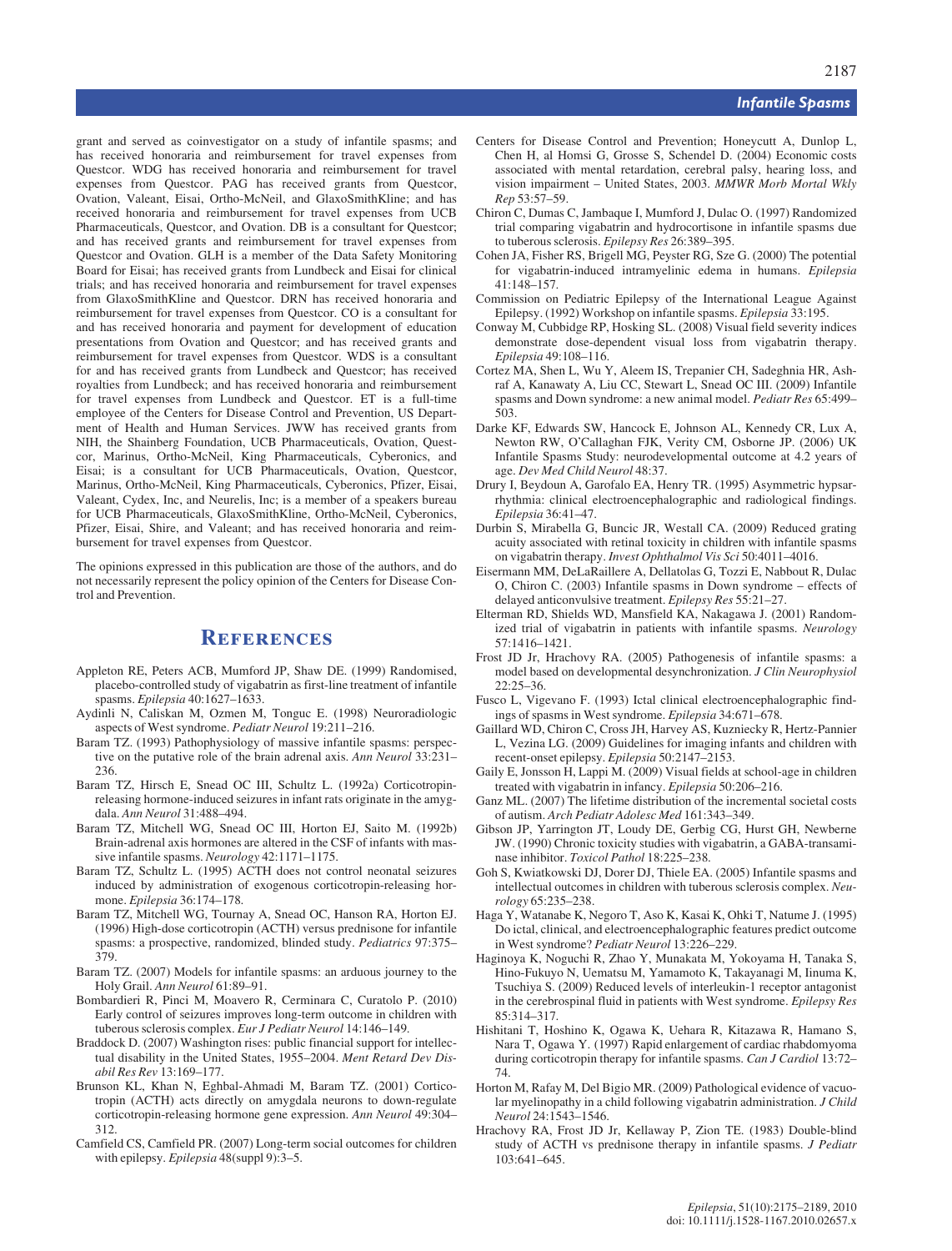- Hrachovy RA, Frost JD Jr, Kellaway P. (1984) Hypsarrhythmia: variations on the theme. Epilepsia 25:317–325.
- Hrachovy RA, Frost JD Jr. (1989) Infantile spasms. Cleve Clin J Med 56(suppl Pt 1):S10–S16.
- Hrachovy RA, Frost JD Jr, Glaze DG. (1994a) Coupling of focal electrical seizure discharges with infantile spasms: incidence during long-term monitoring in newly diagnosed patients. J Clin Neurophysiol 11:461-464.
- Hrachovy RA, Frost JD Jr, Glaze DG. (1994b) High-dose, long-duration versus low-dose, short-duration corticotropin therapy for infantile spasms. J Pediatr 124:803–806.
- Hrachovy RA, Frost JD Jr. (2003) Infantile epileptic encephalopathy with hypsarrhythmia (infantile spasms/West syndrome). J Clin Neurophysiol 20:408–425.
- Hrachovy RA, Frost JD (2008) Severe encephalopathic epilepsy in infants: infantile spasms (West Syndrome). In Pediatric epilepsy: diagnosis and therapy. Demos Medical Publishing, New York, NY, pp. 249–268.
- Jansen FE, Braams O, Vincken KL, Algra A, Anbeek P, Jennekens-Schinkel A, Halley D, Zonnenberg BA, van den OA, van Huffelen AC, van NO, Nellist M. (2008) Overlapping neurologic and cognitive phenotypes in patients with TSC1 or TSC2 mutations. Neurology 70:908– 915.
- Jeavons PM, Bower BD. (1964) Infantile spasms: a review of the literature and a study of 112 cases. William Heinemann Medical Books Ltd., London, England.
- Jellinger K. (1987) Neuropathological aspects of infantile spasms. Brain Dev 9:349–357.
- Kalviainen R, Nousiainen I. (2001) Visual field defects with vigabatrin: epidemiology and therapeutic implications. CNS Drugs 15:217–230.
- Kang HC, Lee YM, Kim HD, Lee JS, Slama A. (2007) Safe and effective use of the ketogenic diet in children with epilepsy and mitochondrial respiratory chain complex defects. Epilepsia 48:82–88.
- Kellaway P, Hrachovy RA, Frost JD Jr, Zion T. (1979) Precise characterization and quantification of infantile spasms. Ann Neurol 6:214–218.
- King DW, Dyken PR, Spinks IL Jr, Murvin AJ. (1985) Infantile spasms: ictal phenomena. Pediatr Neurol 1:213–218.
- Kivity S, Lerman P, Ariel R, Danziger Y, Mimouni M, Shinnar S. (2004) Long-term cognitive outcomes of a cohort of children with cryptogenic infantile spasms treated with high-dose adrenocorticotropic hormone. Epilepsia 45:255–262.
- Konishi Y, Yasujima M, Kuriyama M, Konishi K, Hayakawa K, Fujii Y, Ishii Y, Sudo M. (1992) Magnetic resonance imaging in infantile spasms: effects of hormonal therapy. Epilepsia 33:304–309.
- Kossoff EH, Hedderick EF, Turner Z, Freeman JM. (2008) A case-control evaluation of the ketogenic diet versus ACTH for new-onset infantile spasms. Epilepsia 49:1504–1509.
- Kossoff EH, Hartman AL, Rubenstein JE, Vining EP. (2009) High-dose oral prednisolone for infantile spasms: an effective and less expensive alternative to ACTH. Epilepsy Behav 14:674–676.
- Kroll-Seger J, Kaminska A, Moutard ML, de Saint-Martin A, Guet A, Dulac O, Chiron C. (2007) Severe relapse of epilepsy after vigabatrin withdrawal: for how long should we treat symptomatic infantile spasms? Epilepsia 48:612–613.
- Lee CL, Frost JD Jr, Swann JW, Hrachovy RA. (2008) A new animal model of infantile spasms with unprovoked persistent seizures. Epilepsia 49:298–307.
- Liu ZL, He B, Fang F, Tang CY, Zou LP. (2007) Analysis of single nucleotide polymorphisms in the melanocortin-4 receptor promoter in infantile spasms. Neuropediatrics 38:304–309.
- Liu CL, Zaslavsky AM, Ganz ML, Perrin J, Gortmaker S, McCormick MC. (2008a) The financial implications of availability and quality of a usual source of care for children with special health care needs. Matern Child Health J 12:243–259.
- Liu ZL, He B, Fang F, Tang CY, Zou LP. (2008b) Genetic polymorphisms of MC2R gene associated with responsiveness to adrenocorticotropic hormone therapy in infantile spasms. Chin Med J (Engl) 121:1627-1632.
- Lombroso CT. (1983) A prospective study of infantile spasms: clinical and therapeutic correlations. Epilepsia 24:135–158.
- Ludvigsson P, Olafsson E, Sigurthardottir S, Hauser WA. (1994) Epidemiologic features of infantile spasms in Iceland. Epilepsia 35:802–805.
- Lux AL, Osborne JP. (2004) A proposal for case definitions and outcome measures in studies of infantile spasms and West syndrome: consensus statement of the West Delphi group. Epilepsia 45:1416–1428.
- Lux AL, Edwards SW, Hancock E, Johnson AL, Kennedy CR, Newton RW, O'Callaghan FJ, Verity CM, Osborne JP, Ben-Menachem E. (2004) The United Kingdom Infantile Spasms Study comparing vigabatrin with prednisolone or tetracosactide at 14 days: a multicentre, randomised controlled trial. Lancet 364:1773–1778.
- Lux AL, Edwards SW, Hancock E, Johnson AL, Kennedy CR, Newton RW, O'Callaghan FJ, Verity CM, Osborne JP. (2005) The United Kingdom Infantile Spasms Study (UKISS) comparing hormone treatment with vigabatrin on developmental and epilepsy outcomes to age 14 months: a multicentre randomised trial. Lancet Neurol 4:712–717.
- Mackay MT, Weiss SK, ms-Webber T, Ashwal S, Stephens D, Ballaban-Gill K, Baram TZ, Duchowny M, Hirtz D, Pellock JM, Shields WD, Shinnar S, Wyllie E, Snead OC III. (2004) Practice parameter: medical treatment of infantile spasms: report of the American Academy of Neurology and the Child Neurology Society. Neurology 62:1668–1681.
- Marsh E, Fulp C, Gomez E, Nasrallah I, Minarcik J, Sudi J, Christian SL, Mancini G, Labosky P, Dobyns W, Brooks-Kayal A, Golden JA. (2009) Targeted loss of Arx results in a developmental epilepsy mouse model and recapitulates the human phenotype in heterozygous females. Brain 132:1563–1576.
- Mota NG, Rezkallah-Iwasso MT, Peracoli MT, Montelli TC. (1984) Demonstration of antibody and cellular immune response to brain extract in West and Lennox–Gastaut syndromes. Arq Neuropsiquiatr 42:126– 131.
- Natsume J, Watanabe K, Maeda N, Kasai K, Negoro T, Aso K, Nakashima S, Tadokoro M. (1996) Cortical hypometabolism and delayed myelination in West syndrome. Epilepsia 37:1180–1184.
- Neal EG, Chaffe H, Schwartz RH, Lawson MS, Edwards N, Fitzsimmons G, Whitney A, Cross JH. (2008) The ketogenic diet for the treatment of childhood epilepsy: a randomised controlled trial. Lancet Neurol 7:500–506.
- Partikian A, Mitchell WG. (2007) Major adverse events associated with treatment of infantile spasms. J Child Neurol 22:1360–1366.
- Pearl PL, Vezina LG, Saneto RP, McCarter R, Molloy-Wells E, Heffron A, Trzcinski S, McClintock WM, Conry JA, Elling NJ, Goodkin HP, de Menezes MS, Ferri R, Gilles E, Kadom N, Gaillard WD. (2009) Cerebral MRI abnormalities associated with vigabatrin therapy. Epilepsia 50:184–194.
- Plouin P, Dulac O, Jalin C, Chiron C. (1993) Twenty-four-hour ambulatory EEG monitoring in infantile spasms. Epilepsia 34:686–691.
- Primec ZR, Stare J, Neubauer D. (2006) The risk of lower mental outcome in infantile spasms increases after three weeks of hypsarrhythmia duration. Epilepsia 47:2202–2205.
- Pugliatti M, Beghi E, Forsgren L, Ekman M, Sobocki P. (2007) Estimating the cost of epilepsy in Europe: a review with economic modeling. Epilepsia 48:2224–2233.
- Riikonen R, Donner M. (1980) ACTH therapy in infantile spasms: side effects. Arch Dis Child 55:664–672.
- Riikonen R, Amnell G. (1981) Psychiatric disorders in children with earlier infantile spasms. Dev Med Child Neurol 23:747–760.
- Riikonen R. (1982) A long-term follow-up study of 214 children with the syndrome of infantile spasms. Neuropediatrics 13:14–23.
- Riikonen R. (1996) Long-term outcome of West syndrome: a study of adults with a history of infantile spasms. Epilepsia 37:367–372.
- Riikonen R. (2001a) Epidemiological data of West syndrome in Finland. Brain Dev 23:539–541.
- Riikonen R. (2001b) Long-term outcome of patients with West syndrome. Brain Dev 23:683–687.
- Riikonen RS. (2010) Favourable prognostic factors with infantile spasms. Eur J Paediatr Neurol 14:13–18.
- Saemundsen E, Ludvigsson P, Rafnsson V. (2007) Autism spectrum disorders in children with a history of infantile spasms: a population-based study. J Child Neurol 22:1102–1107.
- Saemundsen E, Ludvigsson P, Rafnsson V. (2008) Risk of autism spectrum disorders after infantile spasms: a population-based study nested in a cohort with seizures in the first year of life. Epilepsia 49:1865– 1870.
- Saltik S, Kocer N, Dervent A. (2003) Magnetic resonance imaging findings in infantile spasms: etiologic and pathophysiologic aspects. J Child Neurol 18:241–246.